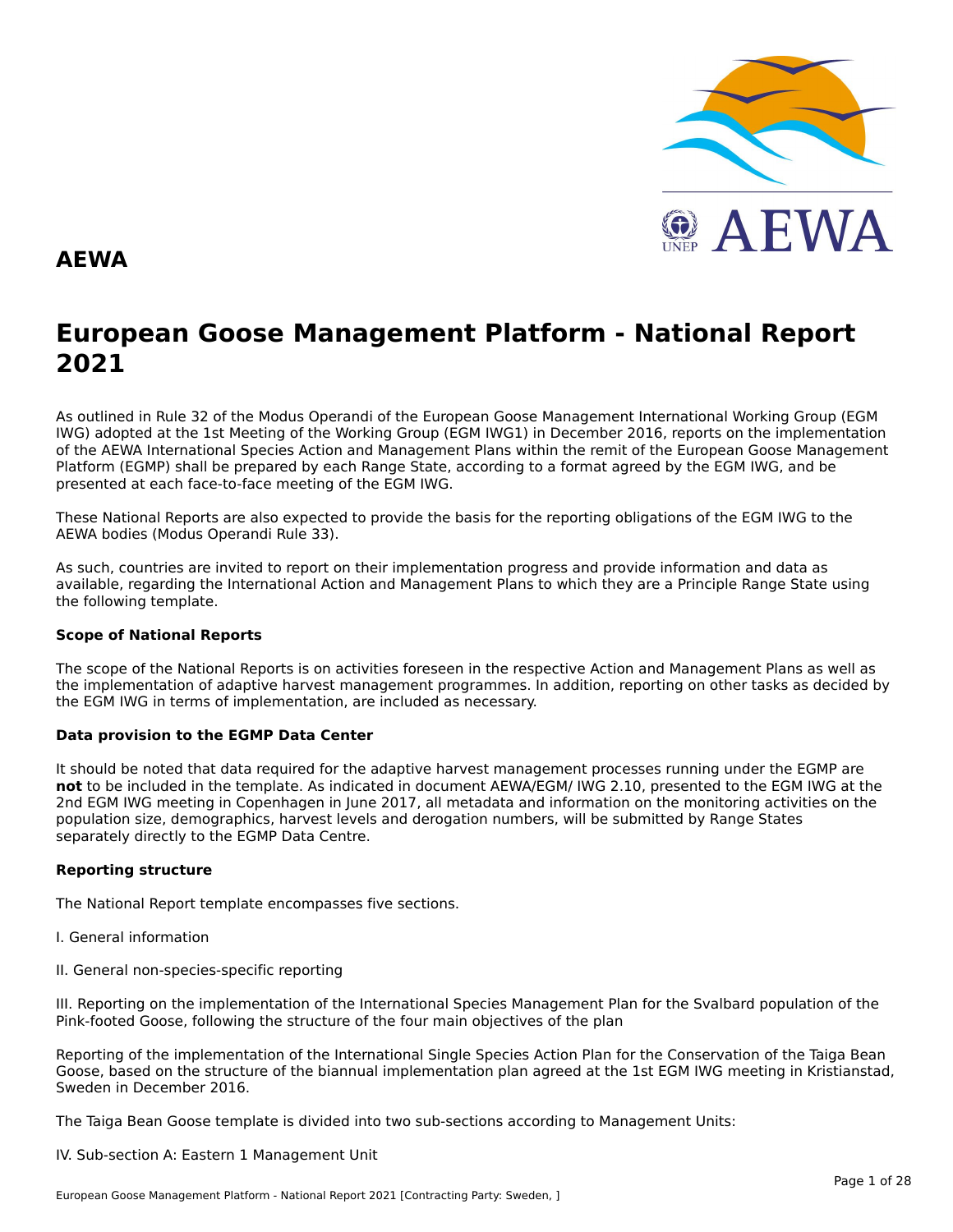V. Sub-section B: Western and Central Management Units

**Please note that country-specific questions are indicated (see bold text in square brackets under the questions)** and only need to be answered by the respective countries.

#### **Deadline for submission**

The final deadline for submission of the National Reports to the Secretariat is set for **Friday 30 April 2021.**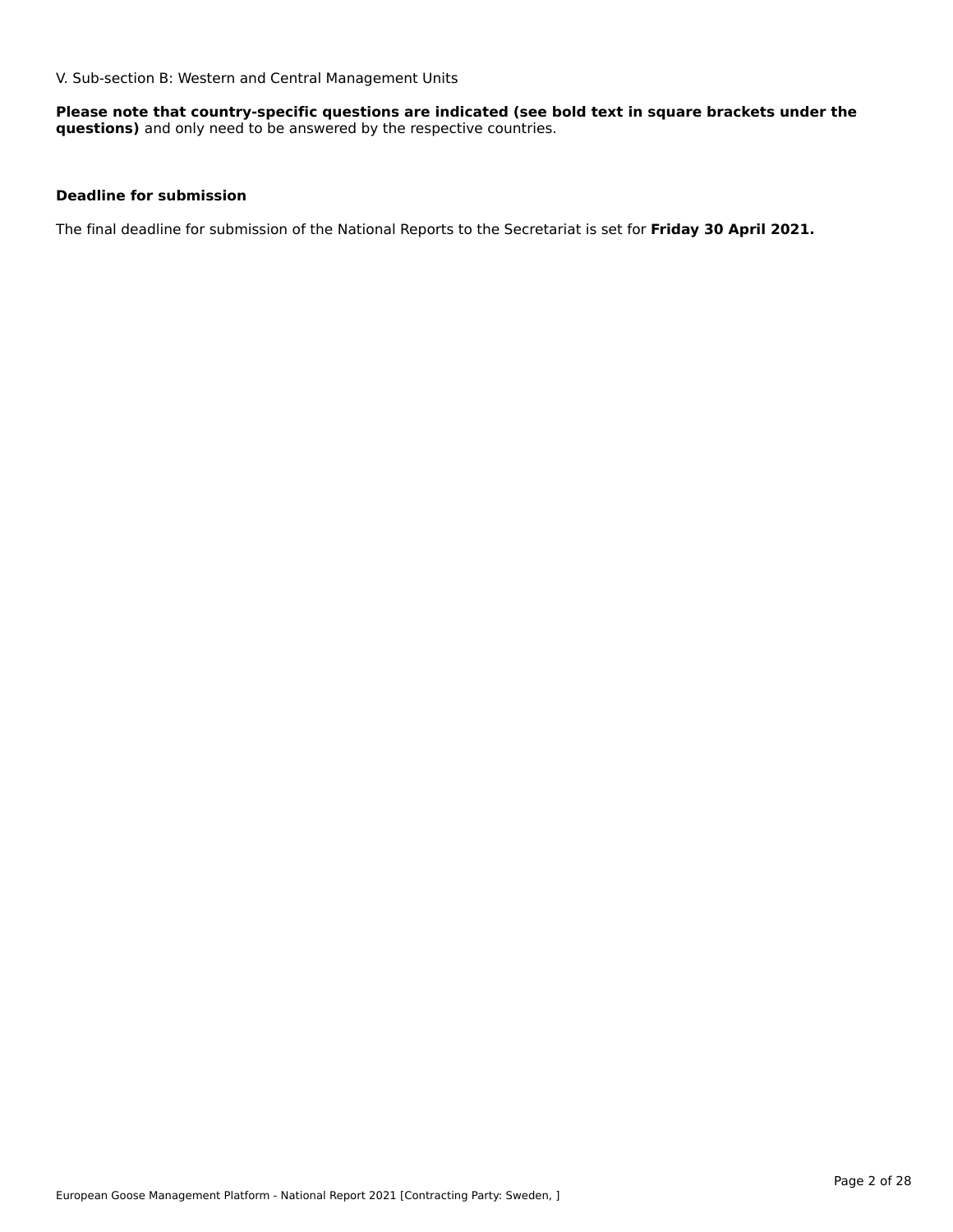#### **I. General information**

#### **To be completed by all Range States**

Name of reporting country››› Sweden

### **Designated National EGMP Administrative Authority**

Full name of the institution ››› Swedish Environmental Protection Agency

Name and title of the head of institution »» Björn Risinger, Director General

Mailing address - Street and number ››› Naturvårdsverket, 106 48 Stockholm

P.O. Box›››

Postal code ››› 106 48

City ››› Stockholm

**Country** ››› Sweden

Telephone  $\rightarrow$  +46 10 698 10 00

E-mail››› kundtjanst@naturvardsverket.se

Website››› http://www.swedishepa.se/

### **Designated National Government Representative (NGR) for EGMP matters**

Name and title of the NGR ››› Per Risberg, Senior Scientific Officer

Affiliation (institution, department) ››› Swedish Environmental Protection Agency

Mailing address - Street and number ›››

P.O. Box›››

Postal code ››› 106 48

**City** ››› Stockholm

**Country** ››› Sweden

Telephone ››› +46 10 698 10 00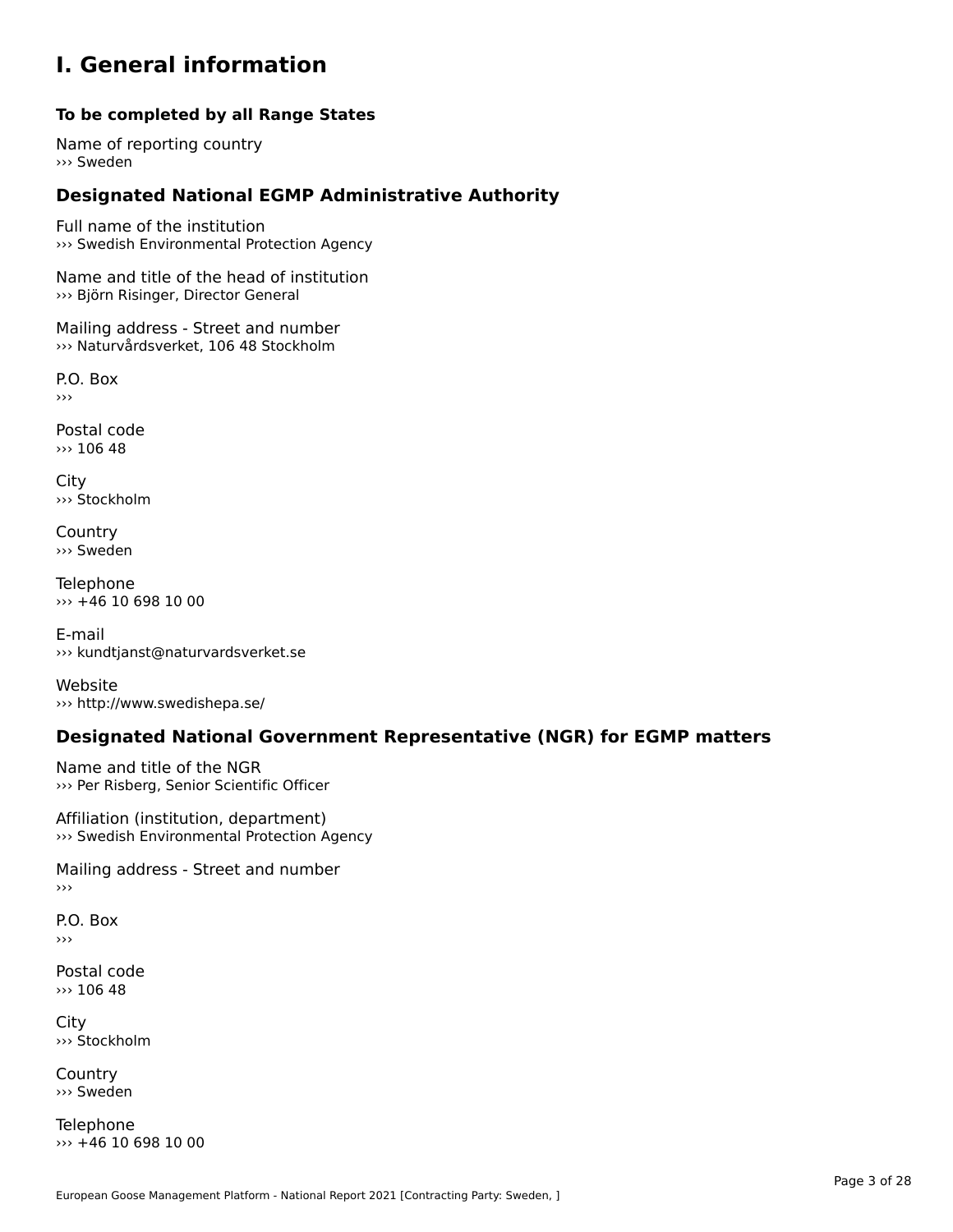E-mail››› per.risberg@naturvardsverket.se

Website››› http://www.swedishepa.se/

#### **Additional designated National Government Representative (NGR) for EGMP matters (if available)**(if available)

Name and title of the NGR››› Louise Bednarz, Senior Advisor

Affiliation (institution, department) ››› Swedish Environmental Protection Agency

Mailing address - Street and number

P.O. Box ›››

Postal code››› 106 48

City ››› Stockholm

**Country** ››› Sweden

Telephone ››› +46 10 698 10 00

E-mail ››› louise.bednarz@naturvardsverket.se

Website››› http://www.swedishepa.se/

### **Designated National Expert (NE) for EGMP matters**

Name and title of the NE ››› Urban Johansson, Senior Scientific Officer

Affiliation (institution, department) ››› Swedish Environmental Protection Agency

Mailing address - Street and number

P.O. Box›››

Postal code››› 106 48

City ››› Stockholm

Country››› Sweden

Telephone ››› +46 10 698 10 00

E-mail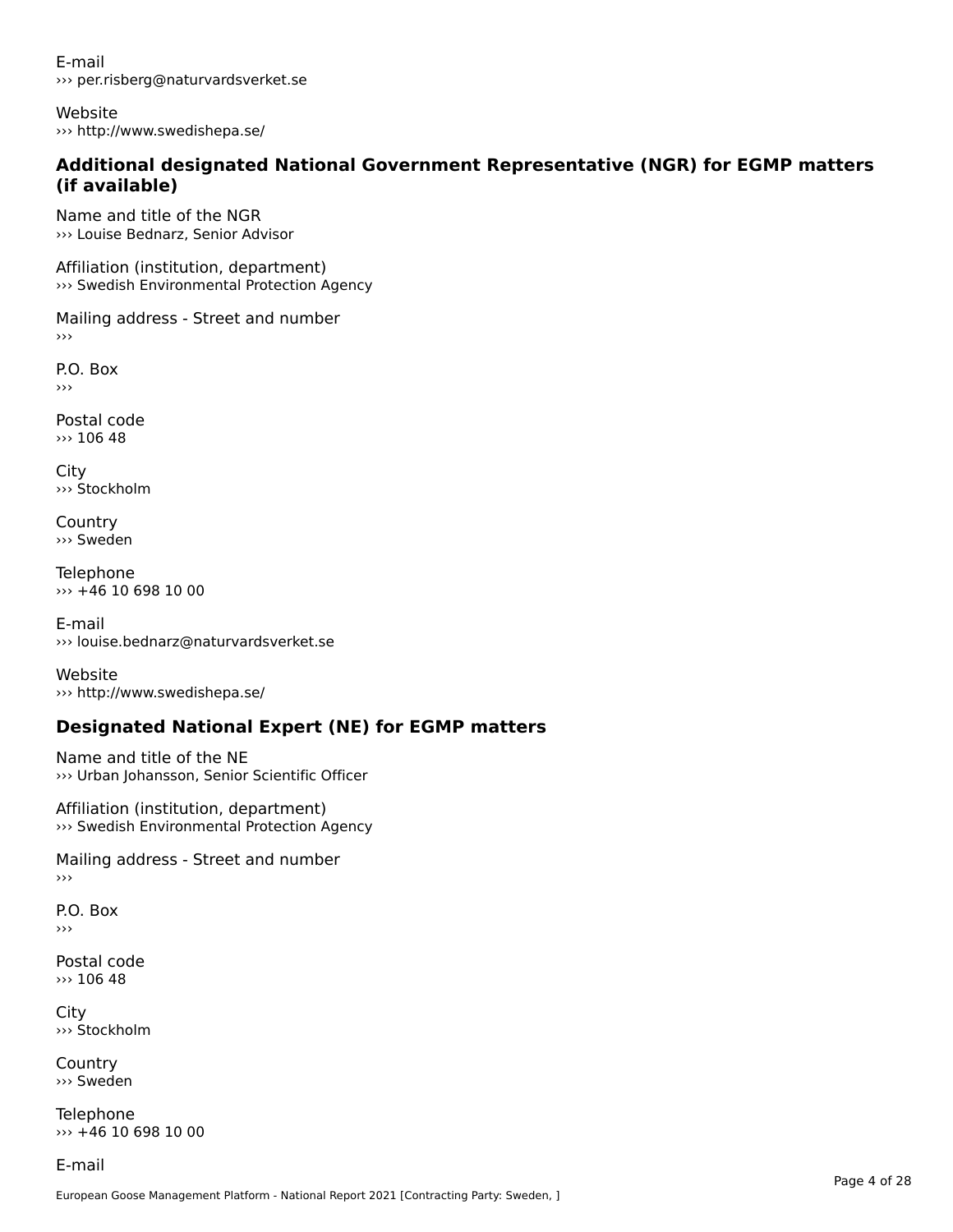››› urban.johansson@naturvardsverket.se

Website ››› http://www.swedishepa.se/

### **Additional designated National Expert (NE) for EGMP matters (if available)**

Name and title of the NE››› Johan Månsson, Researcher

Affiliation (institution, department) ››› Swedish University of Agricultural Sciences/Wildlife Damage Center

Mailing address - Street and number ››› Inst för Ekologi, Viltskadecenter

P.O. Box ›››

Postal code››› 730 91

City ››› Riddarhyttan

**Country** ››› Sweden

**Telephone** ››› +46 581 69 73 25

E-mail››› johan.mansson@slu.se

Website››› www.slu.se/viltskadecenter

#### **Other relevant institutions/entities/individual experts that have contributed to this report**report

Please insert information on any other relevant institutions/entities/individual experts that have riease insert information<br>contributed to this report ›››

### **Additional information and comments (optional)**

Please insert additional information and comments ››› $\rightarrow$   $>$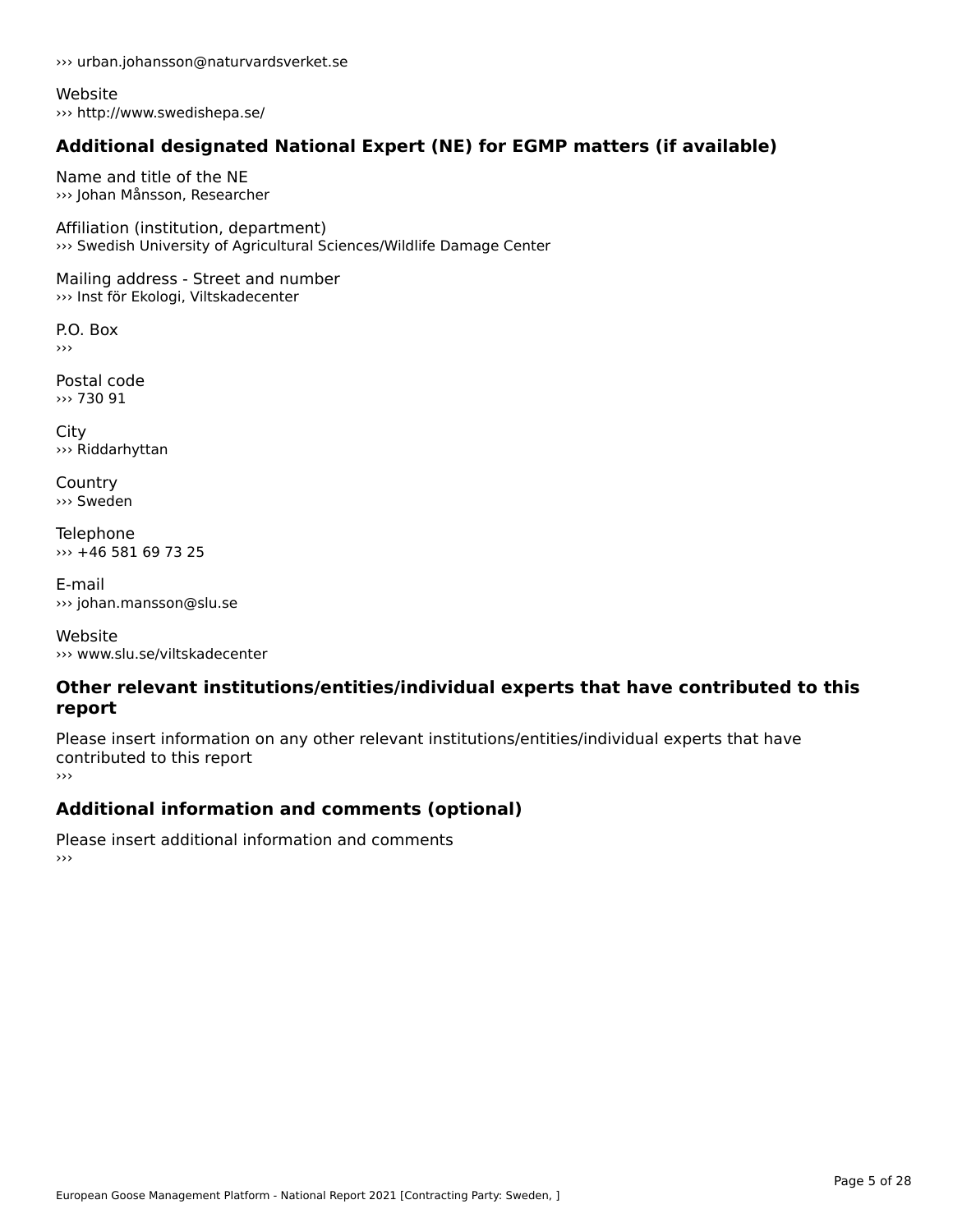#### **II. General non-species-specific reporting**

#### **To be completed by all Range States**

II.1. Are you monitoring the level of agricultural conflict (damage, complaints) with geese in your country n.i. Are you monitoring the lever or agricultural connict (damage, complaints) with g<br>on national (centralized for the entire country), regional(sub-national) or local level?

(PfG ISMP p.33, Objective II  $(4+5)$ ) Please select only one option ☑ Yes**☑ Yes**<br>□ No □ No<br>□ Not relevant

You have attached the following documents to this answer.

[Montras-Janer\\_et\\_al\\_2019\\_-\\_Relating\\_national\\_levels\\_of\\_crop\\_damage\\_to\\_abundance\\_of\\_large\\_grazing\\_birds.pdf](http://aewa-ort.ort-production.linode.unep-wcmc.org/answers/3148891/documents/2239)

Please indicate the level:

Possibility for multiple options  $\Box$  National (centralized for the entire country)<br> $\Box$  National (centralized for the entire country)  $\Box$  Regional (sub-national) ☑ Local

#### **National (centralized for the entire country) monitoring**

Please provide details on the national monitoring methods, units, frequency and the coverage

Are these national activities species-specific? Please select only one option ☐ Yes☐ No

Please list the species

›››

#### **Regional (sub-national) monitoring**

Please provide details on the regional monitoring methods, units, frequency and the coverage

Are these regional activities species-specific? Please select only one option ☐ Yes☐ No

Please list the species ›››

#### **Local monitoring**

Please provide details on the local monitoring methods, units, frequency and the coverage ››› In 1995, the Swedish Government launched a system to compensate farmers for crop damage caused by large grazing birds. Since then, all farmers can report crop damage to the County Administrative Boards large grazing birus. Since then, all ramners can report crop uamage to the County Administrative boards<br>(CABs) to receive compensation. All reported damages are verified according to a standardized procedure by trained and authorized inspectors from the CABs (Månsson et al., 2011). The specific methodology varies damed and additionzed inspectors non-die-CADs (mansson et al., 2011). The specific methodology varies<br>slightly between crop types (e.g. potato, cereals, hay) but is in general based on a comparison between to estimate yield loss. If damage occurs during an early stage, the field is visited twice: first immediately afterthe estimate yield loss. If damage occurs during an early stage, the neid is visited twite. Inst immediately alter the gainage occurs to geo-tay the affected after and to identify the species responsible and their a second time just before harvest, to estimate the yield loss. The inspectors verify the affected crops and identify the species responsible based on established protocols (Månsson et al., 2011). Because the first inspection takes place immediately after the farmer contacts the CAB, we expect the identification of the culprit species to be place immediately after the farmer contacts the CAB, we expect the identification or the culpric species and accurate. Harvest loss due to other factors such as drought, flooding or other wildlife (e.g. wild boar Sus scrofa) is also estimated and deducted from the total loss (Månsson et al., 2011). Once the damage is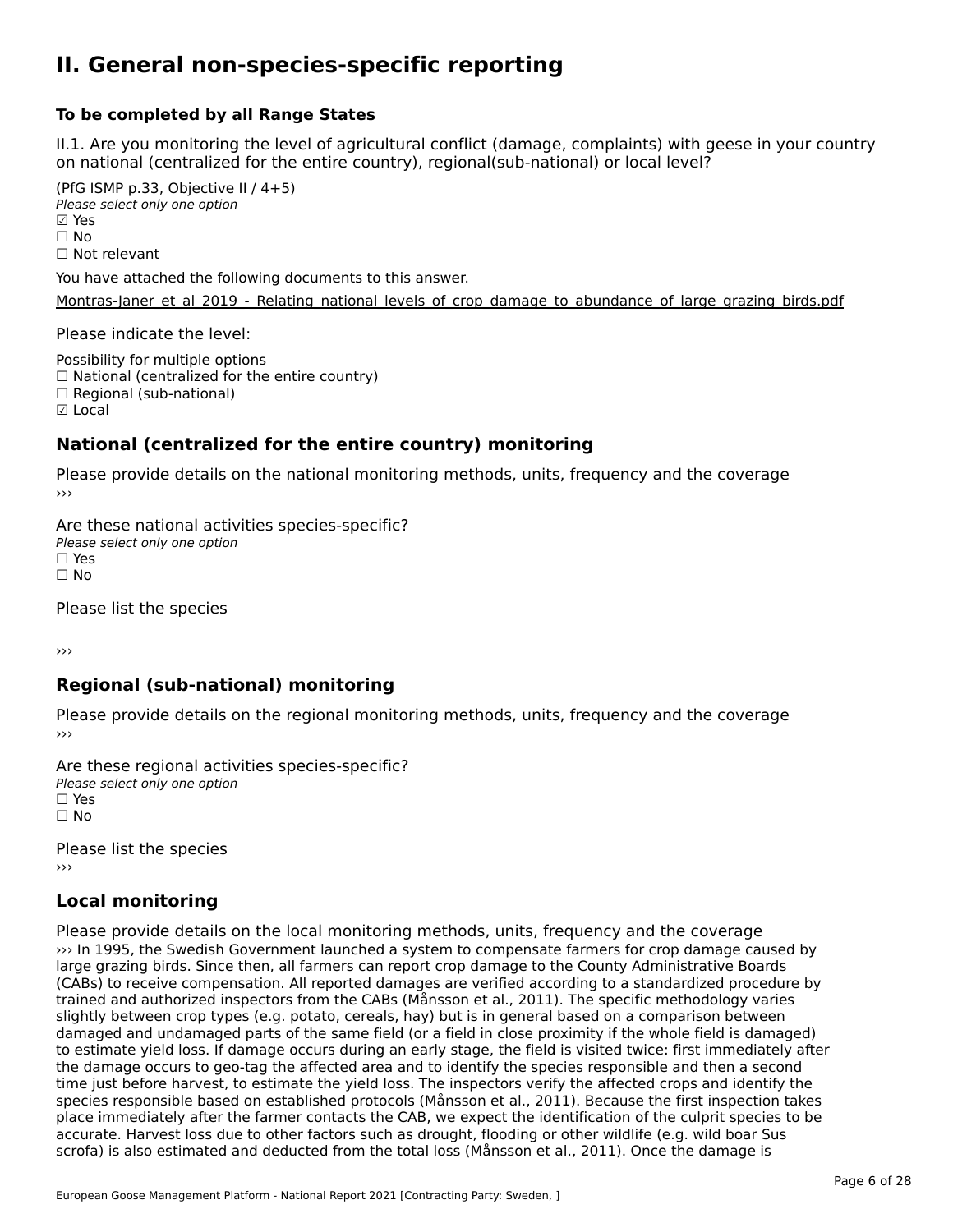registered, the CABs calculate the economical compensations due to be paid, based on the annual crop registered, tri<br>market price.

Are these local activities species-specific? Please select only one option ☑ Yes☐ No

Please list the species ››› All geese, common crane and whooper swan.

Please explain the reasons›››

Please explain the reasons ›››

II.2. What management measures does your country apply to manage agricultural conflicts related to

(PfG ISMP p. 33, Objective II / 4+5)

Possibility for multiple options

rossibility for multiple options<br>□ No agricultural conflict related to geese has been recorded in my country

 $\Box$  No management measures are applied to manage agricultural conflicts related to geese

☑ Compensation schemes (payments to farmers for losses e.g. crop damage)

© Compensation schemes (payments to farmers for losses e.g. crop damage)<br>□ Subsidy schemes (payments to support farmers to provide for/tolerate geese on their land, replacing agricultural ☑ Scaring schemes or other preventive measures designed to actively keep geese away from farmland

☑ Designation of goose foraging areas (accommodation areas)

ය Designation of goose foraging areas (accommodation areas)<br>☑ Derogation shooting to keep geese away from sensitive crops and to reduce population size

⊠ Derogation shooting to keep geese away nom sensitive crops and<br>□ Any other management measures to alleviate agricultural conflict

You have attached the following documents to this answer.

[Månsson\\_et\\_al\\_2015\\_-\\_Riktlinjer-forvaltning-stora-faglar-i-odlingslandskapet\\_-\\_vers\\_2.pdf](http://aewa-ort.ort-production.linode.unep-wcmc.org/answers/3148702/documents/2238)

#### **No management measures are applied**

Please explain the reasons ›››

### **Compensation schemes (payments to farmers for losses e.g. crop damage)**

Please indicate the level at which the schemes are applied

Possibility for multiple options rossibility for multiple options<br>□ National (centralized for the entire country) □ National (centralized io<br>☑ Regional (sub-national) ⊠ Regio<br>☑ Local

Please explain how the damage (yield loss) is determined ››› Based on inspection, County Administrative Boards decides on compensation for each damage.

Are these schemes species-specific? ∧e chese senemes spee<br>Please select only one option **☑ Yes**<br>□ No

Please provide details on the species-specific measures

Please provide any other details (e.g. results), if available

Please explain the reasons

Is the effectiveness of this scheme evaluated?Please select only one option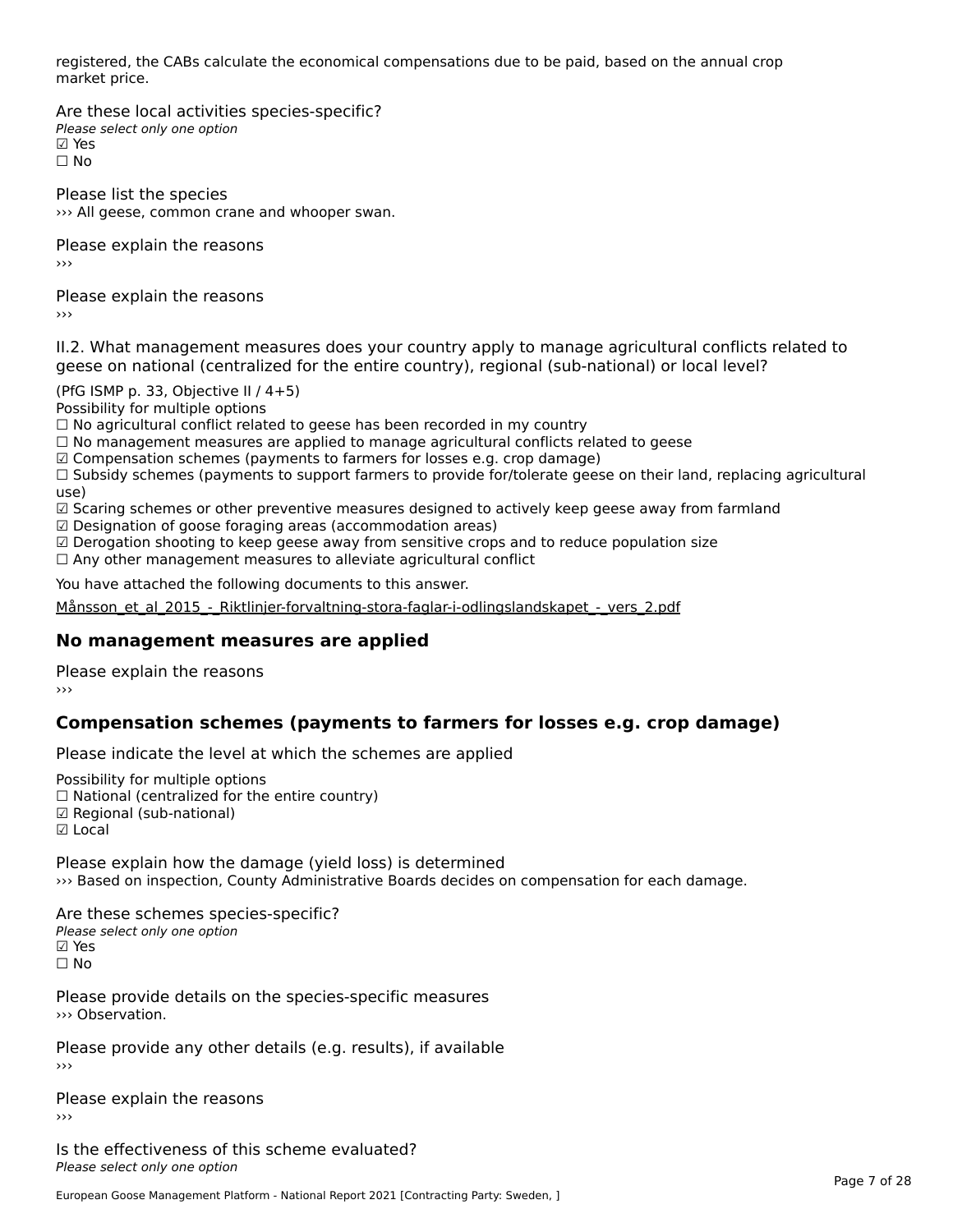☑ Yes☐ No

Please provide details on the evaluation of effectiveness ››› See attached file.

You have attached the following documents to this answer. [Månsson\\_et\\_al\\_2011\\_-\\_Besiktning\\_av\\_viltskador\\_på\\_gröda.pdf](http://aewa-ort.ort-production.linode.unep-wcmc.org/answers/3151578/documents/2236)

Please provide any other details (e.g. results), if available

Please explain the reasons ›››

#### **Subsidy schemes (payments to support farmers to provide for/tolerate geese on their land, replacing agricultural use)**land, replacing agricultural use)

Please indicate the level at which subsidy schemes are provided

Possibility for multiple options rossibility for multiple options<br>□ National (centralized for the entire country) □ Regional (sub-national) ☐ Local

Please provide details on the subsidy schemes

Are these schemes species-specific?∩ne these senemes spee<br>Please select only one option □ Yes<br>□ No

Please provide details on the species-specific measures

Please provide any other details (e.g. results) if available

Please explain the reasons ›››

Is the effectiveness of this scheme evaluated?□ CIC CILCCLIVENC55 OF C<br>Please select only one option □ Yes<br>□ No

Please provide details on the evaluation of effectiveness

Please provide any other details (e.g. results) if available

Please explain the reasons›››

# **Scaring schemes or other preventive measures designed to actively keep geese away from farmland**

Please indicate the level of the schemes

Possibility for multiple options rossibility for multiple options<br>□ National (centralized for the entire country) □ National (centralized io<br>☑ Regional (sub-national) ☑ Local

Please provide details on the scaring schemes or other preventive measures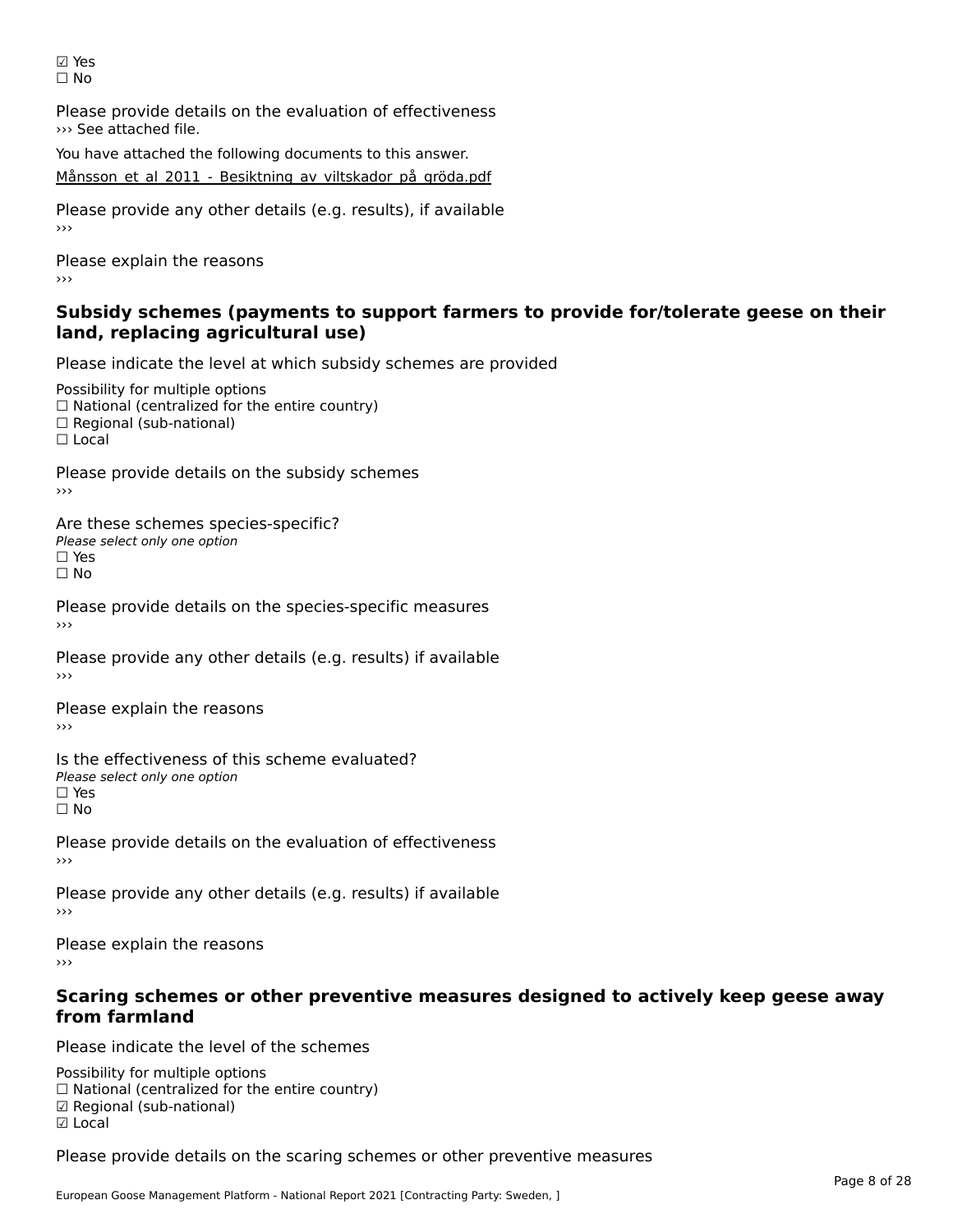››› Done by both County Administrative Boards and farmers.

Is the effectiveness of this scheme evaluated?□ the cheenveness of t<br>Please select only one option ⊠ Yes ☐ No

Please provide details on the evaluation of effectiveness ››› Swedish Wildlife damage center is currently working with this issue.

Please provide any other details (e.g. results) if available ›››

Please explain the reasons›››

#### **Designation of goose foraging areas (accommodation areas)**

Please provide details on the foraging areas (accommodation areas) ››› Several County Administrative Boards has established accomodation areas in concentration areas

Please indicate at which level the foraging areas are designated

Possibility for multiple options  $\Box$  National (centralized for the entire country)  $\Box$  Regional (sub-national) ☑ Local

Is the effectiveness of accommodation areas evaluated?□ CHECONCHESS OF Q<br>Please select only one option ⊠ Yes ☐ No

Please provide details on the evaluation of effectiveness ››› Swedish center for wildlife damages at SLU has some work ongoing.

Please provide any other details (e.g. results), if available

Please explain the reasons

#### **Derogation shooting to keep geese away from sensitive crops and to reduce population size**population size

Please provide species-specific details on the derogation shooting A case provide speeles speeling actains on the acrogation shooting<br>As Both conditional hunting at fields with unharvested crops and derogation decided upon by County

Please indicate the application level of the derogation shooting

Possibility for multiple options

rossibility for multiple options<br>□ National (centralized for the entire country)

□ Regional (sub-national)

☑ Local

Is the effectiveness of derogation shooting evaluated? Please select only one option☑ Yes☐ No

Please provide details on the evaluation of effectiveness ››› http://www.naturvardsverket.se/Om-Naturvardsverket/Publikationer/ISBN/8700/978-91-620-8793-7/

You have attached the following documents to this answer.

[Månsson\\_2017\\_-\\_Lethal\\_scaring.pdf](http://aewa-ort.ort-production.linode.unep-wcmc.org/answers/3147962/documents/2237)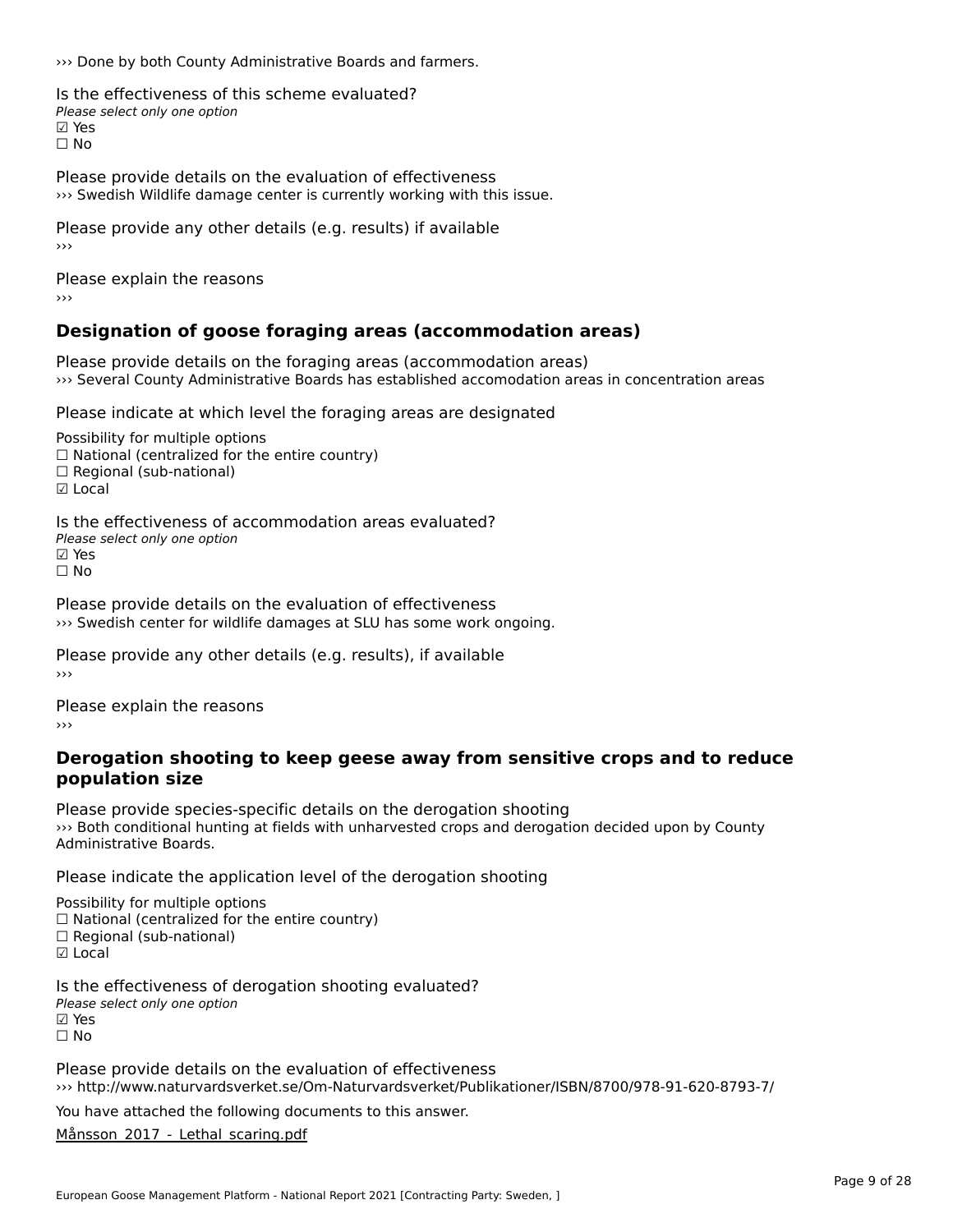Please provide any other details (e.g. results), if available

Please explain the reasons

### **Any other management measures taken to alleviate agricultural conflicts**

Please provide details on the management measures that are taken

Please indicate the level of the measures

Possibility for multiple options ☐ National (centralized for the entire country) □ Regional (sub-national)<br>□ Regional (sub-national)

 $\Box$  Local

Are these measures species-specific?**Please select only one option** □ Yes י⊐ וכ:<br>∏ No

Please give details on the species-specific measures

Please provide brief details (attach file or provide weblink)

Please explain the reasons›››

Is the effectiveness of these measures evaluated?**Please select only one option** □ Yes י⊐ וכ:<br>∏ No

Please provide details on the evaluation of effectiveness

Please provide any other details (e.g. results), if available

Please explain the reasons›››

II.3. Has your country developed new or adjusted existing legislation to facilitate the implementation of adaptive harvest management within the framework of an ISSAP or ISSMP?

(TBG ISSMP; PfG ISSMP)ר היוכבר סדר , דורוס וואס<br>Please select only one option

Yes

☐ The legislation has been reviewed and no need to adjust existing or develop new legislation has been identified ☑ $\Box$  The regislation has been reviewed and no need to adjust existing or develop new regislation has been identified.<br> $\Box$  No, but the development of new or adjustment of existing legislation is currently under political □ No, but the development of new or adjustment of existing legislation is currently under political discussion<br>□ No, but the development of new or adjustment of existing legislation is currently under technical discussion □ No, but the development of hew of adjustment of existing regislation is currently under technical discussion<br>□ The legislation has not been reviewed yet for any possible need of adjustment or development of new legislat  $\Box$  Other

Please provide details on the new legislation or the adjustments to existing legislation and the issues addressed

›››

Please attach the legislation

Please indicate if you have used the Guidance on Implementation of AHM through Domestic Legal Regulations (adopted at EGM IWG3)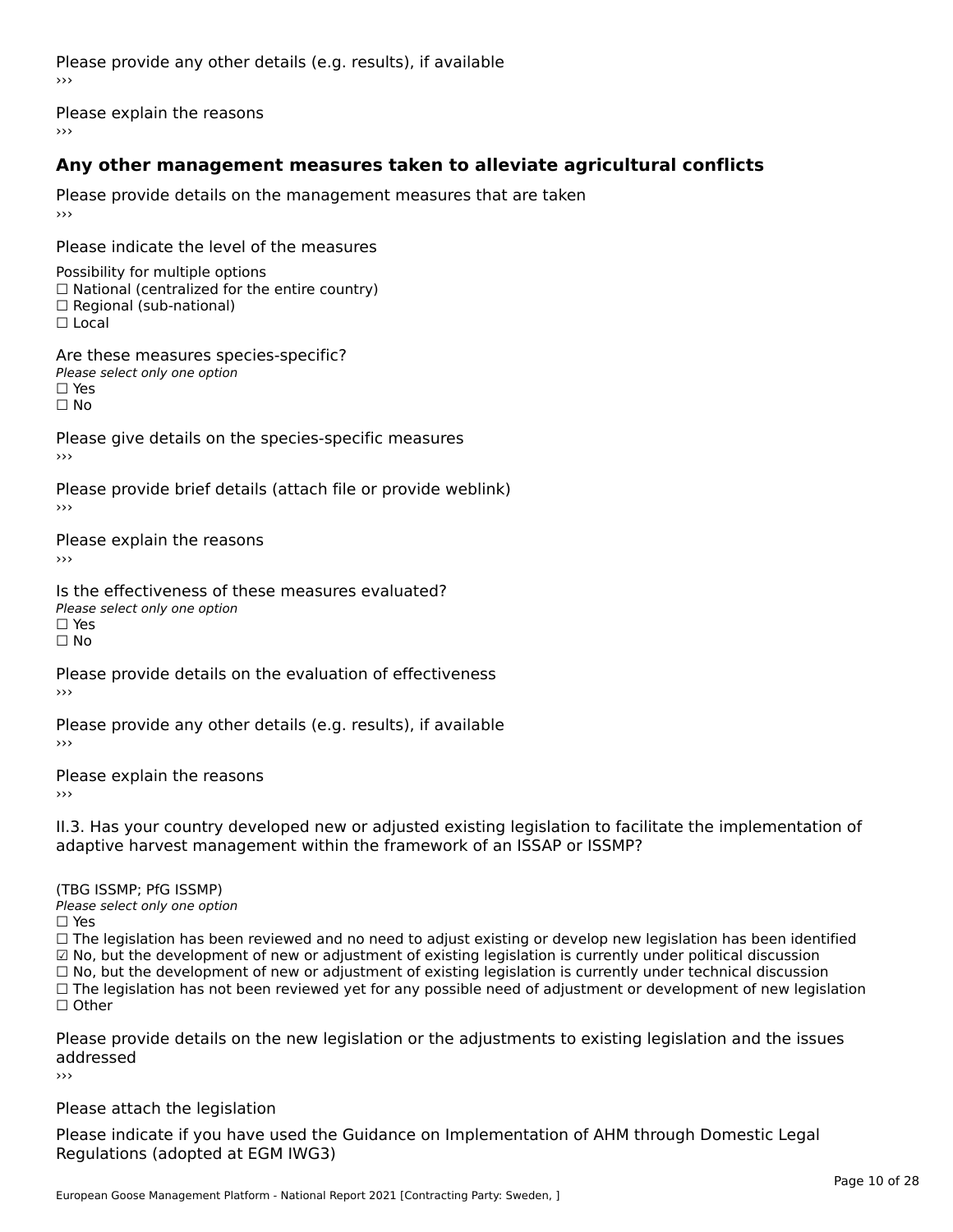Please select only one option *riease*<br>□ Yes ים וכ<br>⊡ No

Please explain what other guidance has been used instead

Please provide details

 $\rightarrow$   $>$ 

Is there an anticipated date to conclude considerations related to development or adjustment of legislation is there an anticipated date to cont<br>related to AHM within your country

››› New open and conditional hunting seasons valid by July 1.

Is there an anticipated date to conclude considerations related to development or adjustment of legislation related to AHM within your country ا ب<br><<

Please explain the reasons  $\rightarrow$ 

Please specify  $\rightarrow$   $>$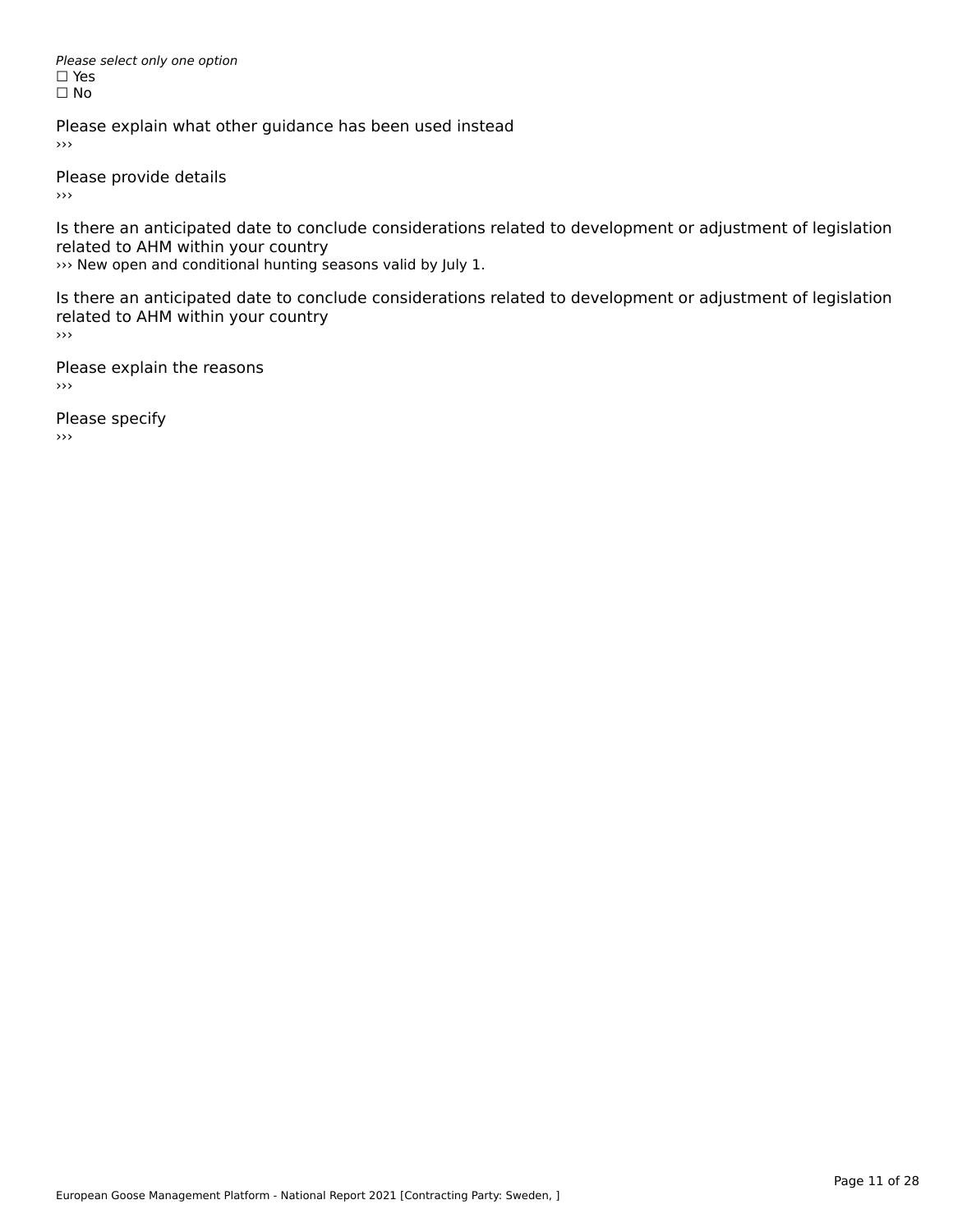### **III. Pink-footed Goose International Species Management Plan (PFG**III. FII<br>ICMAD)

#### **Praticipating Range States: Belgium, Denmark, the Netherlands, Norway**

#### **General Implementation**

III.1. Does your country have a national (centralized for the entire country), regional (sub-national) or local

(PfG ISMP, p. 29; Objective II+IV/6) Please select only one option *riease select only one option*<br>□ Yes, adopted and being implemented  $\Box$  ies, adopted and being implemented<br> $\Box$  Yes, adopted but not being implemented  $\Box$  A plan(s) is/are being developed ☑ No

Please indicate the level of the plan

Possibility for multiple options rossibility for multiple options<br>□ National (centralized for the entire country) □ National (centralized io<br>□ Regional (sub-national) ☐ Local

#### **National management plan**

Please indicate the date of adoption

**National Management Plan** 

Please indicate by whom the plan was adopted

**National** Management Plan

Please provide details about the implementing agency

**National** Management Plan

Please provide a reference to the plan

**National** Management Plan

Please provide a main contact

**National** Management Plan

Does the management plan/s promote recreational uses such as tourism and hunting?

(PfG ISMP, p. 33, Objective II+IV/6) Please select only one optionPlease select only one option  $\square$  Yes ☐ No

Please provide more details on the activities›››

Please indicate the economic, cultural and other value of the recreational activities at national level

Please explain the reasons ›››

### **Regional management plan**

In case of various management plans, please upload a document or table listing all the management plans, $\frac{1}{2}$  case of various management plans, please uploa including the details required in the sections below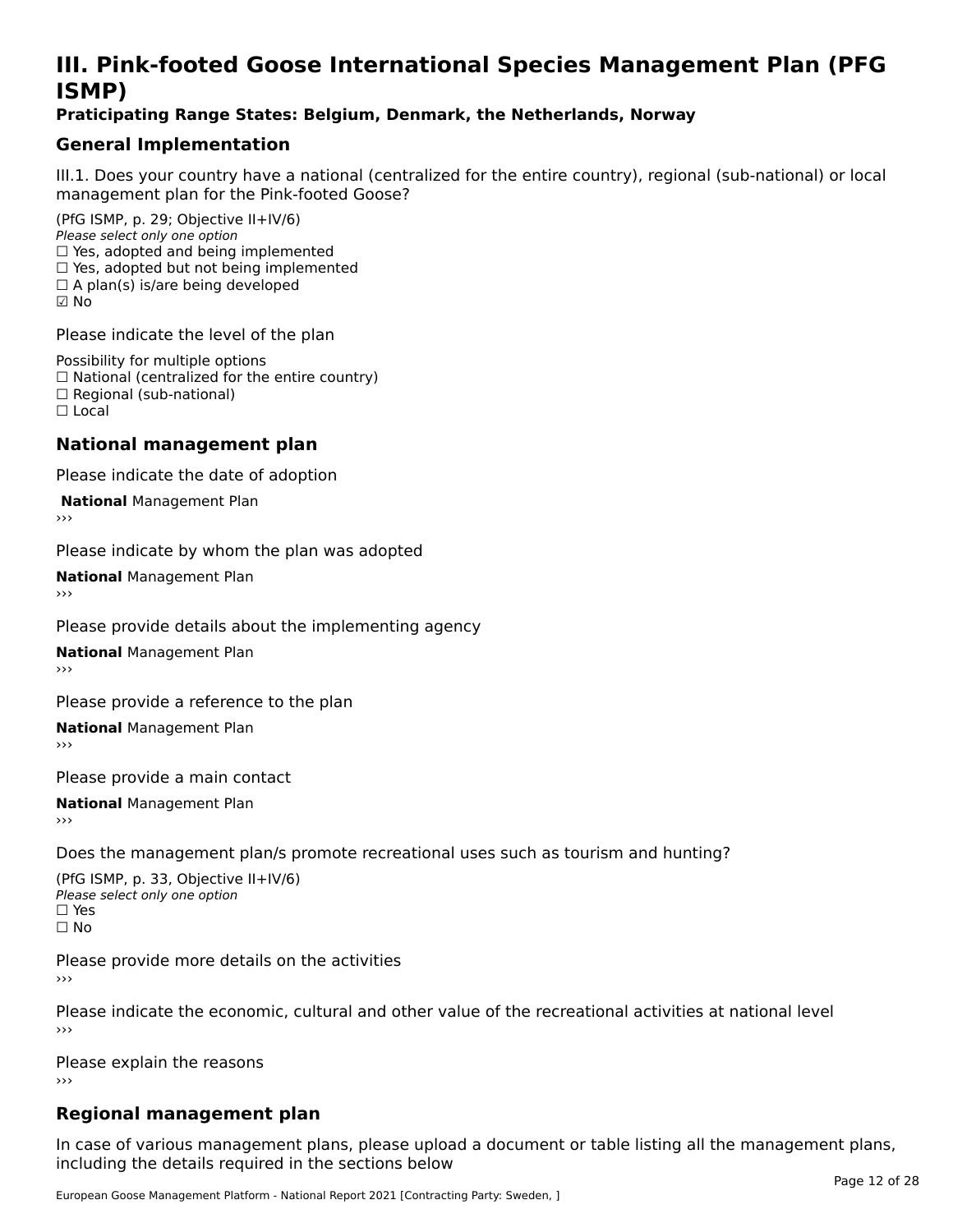›››

Please indicate the region the plan encompasses **Regional** Management Plan Please indicate the date of adoption

**Regional** Management Plan

Please indicate by whom the plan was adopted

**Regional** Management Plan

Please provide details about the implementing agency

**Regional** Management Plan

Please provide a reference to the plan

**Regional** Management Plan

Please provide a main contact

**Regional** Management Plan

Does the management plan promote recreational uses such as tourism and hunting?

(PfG ISMP, p. 33,Objective II+IV/6) ∩∩ וויוכו פון<br>Please select only one option<br>□ Yes □ Yes<br>□ No

Please provide more details on the activities ›››

Please indicate the economic, cultural and other value of the recreational activities at regional level

Please explain the reasons ›››

### **Local management plan**

In case of various management plans, please upload a document or table listing all the management plans, in case or various management plans, please uploa<br>including the details required in the sections below ›››

Please indicate the area the plan encompasses

**Local** Management Plan

Please indicate the date of adoption

**Local** Management Plan›››

Please indicate by whom the plan was adopted

**Local** Management Plan

Please provide details about the implementing agency

**Local** Management Plan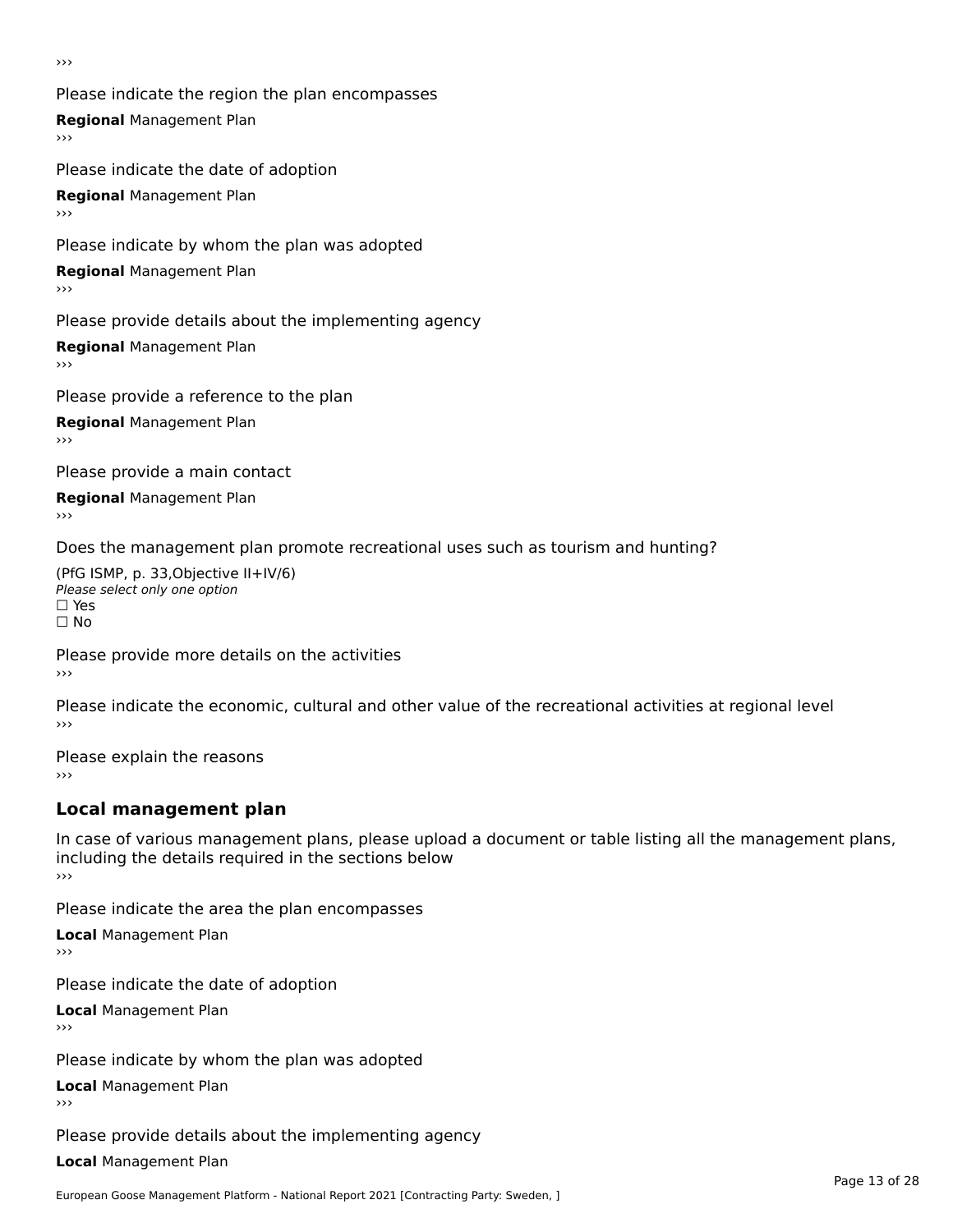›››

#### Please provide a reference to the plan

**Local** Management Plan

Please provide a main contact

**Local** Management Plan

Does the management plan promote recreational uses such as tourism and hunting?

(PfG ISMP, p. 33, Objective II+IV/6) Please select only one option☐ Yes☐ No

Please provide more details on the activities

Please indicate the economic, cultural and other value of the recreational activities at local level

Please explain the reasons ›››

Please indicate the level of the plan ∩ease marcate the lever of the plan<br>□ National (centralized for the entire country) □ National (centralized io<br>□ Regional (sub-national) ☐ Local

#### **National management plan**

Please indicate the date of adoption

National management plan

Please indicate by whom the plan was adopted

National management plan

Please provide details about the implementing agency

National management plan

Please provide a reference to the plan

National management plan

Please provide a main contact

National management plan

### **Regional management plan**

Please indicate the region the plan encompasses Regional management plan

Please indicate the date of adoption

Regional management plan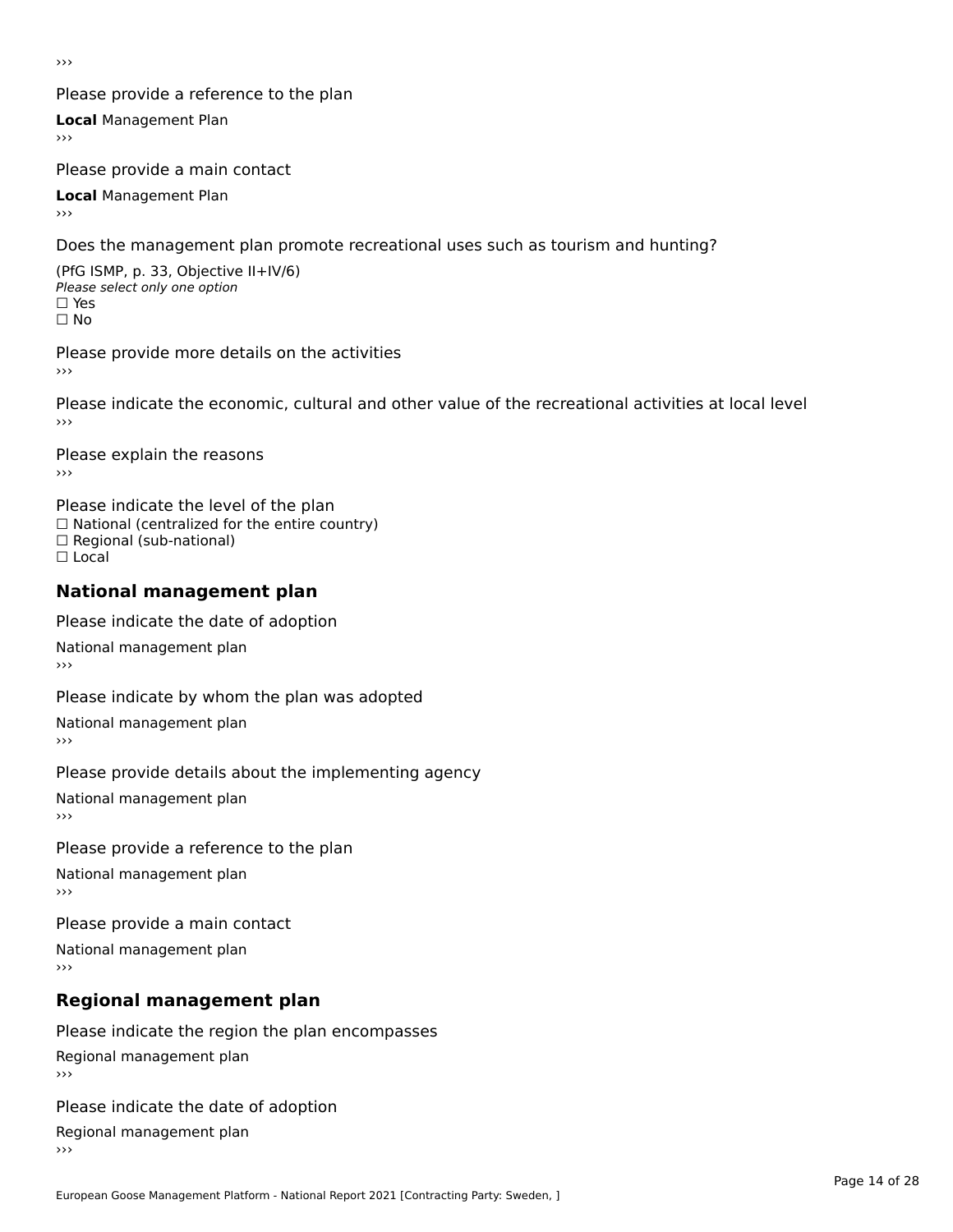#### Please indicate by whom the plan was adopted

Regional management plan

#### Please provide details about the implementing agency

Regional management plan

Please provide a reference to the plan Regional management plan

Please provide a main contact Regional management plan

### **Local management plan**

Please indicate the area the plan encompasses

Local management plan $\overline{\phantom{a}}$  $\rightarrow$   $>$ 

Please indicate the date of adoption

Local management plan $\overline{v}$ 

Please indicate by whom the plan was adopted Local management plan›››

Please provide details about the implementing agency

Local management plan $\overline{v}$ 

Please provide a reference to the plan

Local management plan›››

Please provide a main contact

Local management plan $\overline{v}$ 

In case of various management plans, please upload a document or table listing all the management plans,in case or various management plans, please upload including the details required in the sections above<br>>>>

Are the management plan/s promoting recreational uses such as tourism and hunting?

(PfG ISMP, p. 33, Objective II+IV/6) Please select only one option☐ Yes☐ No

Please provide more details on the planned activities

Please explain the reasons›››

Please indicate why the plan is not being implemented›››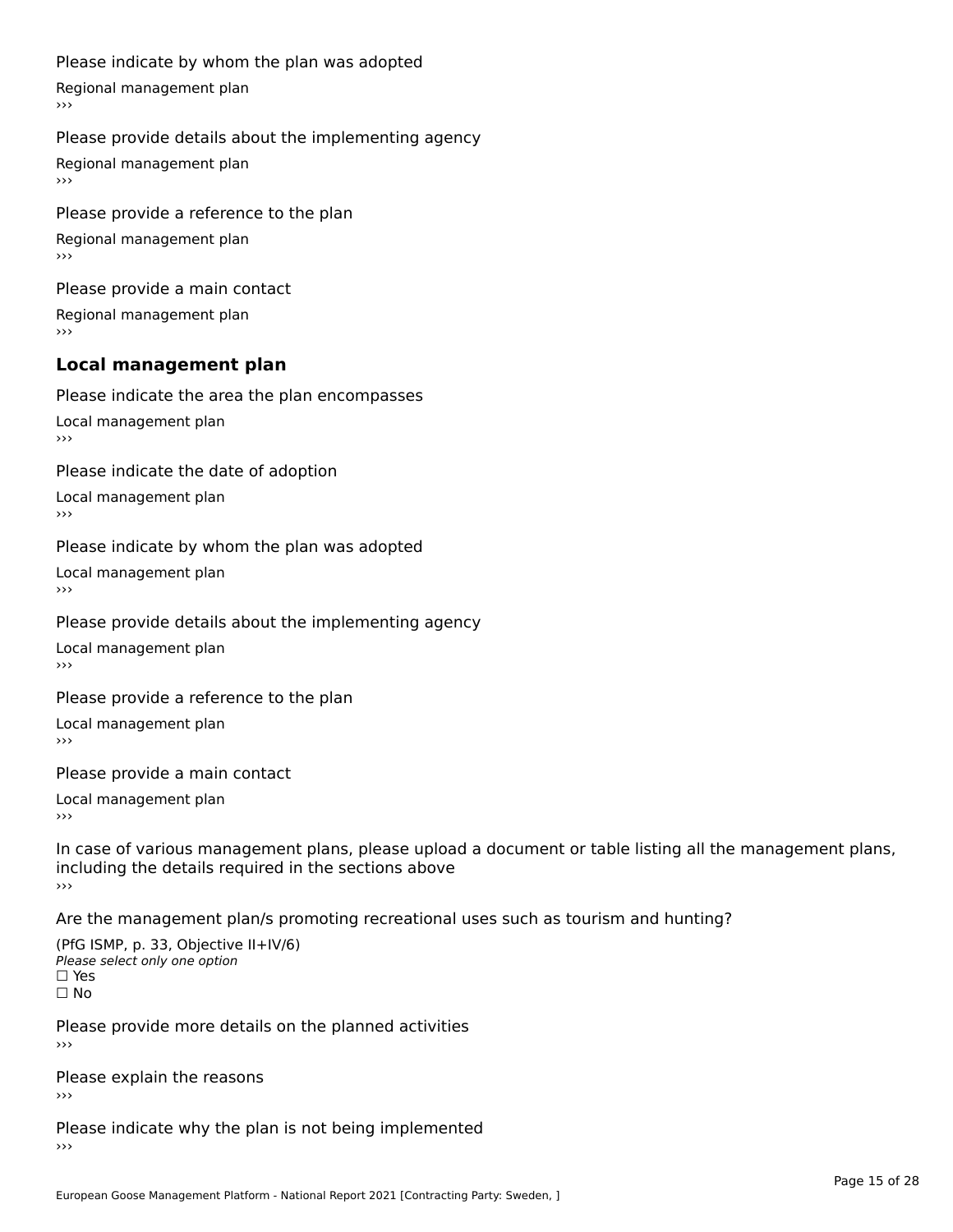Please indicate the timeline for the finalization of the plan›››

Please indicate when it is expected to be adopted

Please indicate the level of the plan(s) (National, regional, local)

Please explain the reasons ››› Few birds reported, spread over large areas

Field for additional information on management plan/s (optional)

III.2. Has your country established a working group to support the implementation of the PfG ISMP?

(PfG ISMP, p. 29, Objective  $I+II+II+IV/1$ ) Please select only one option □ Yes, a working group has been established □ Tes, a working group has been established<br>□ The establishment of a working group is under consideration

Please indicate the type of working group that has been established

Possibility for multiple options  $\Box$  National (centralized for the entire country)  $\Box$  Regional (sub-national)  $\Box$  Local

#### **National working group**

Please indicate the date of establishment›››

Please list the working group members and coordinator ›››

Please provide details about the functions of the working group ›››

Please provide a main contact ›››

### **Regional working group**

In case of multiple regional working groups, please upload a document or table listing all the working In case of multiple regional working groups, please upload a<br>groups, including the details required in the sections below ›››

Please indicate the region the working group services ›››

Please indicate the date of establishment ›››

Please list the working group members and coordinator ›››

Please provide details about the functions of the working group ›››

Please provide a main contact ›››

### **Local working group**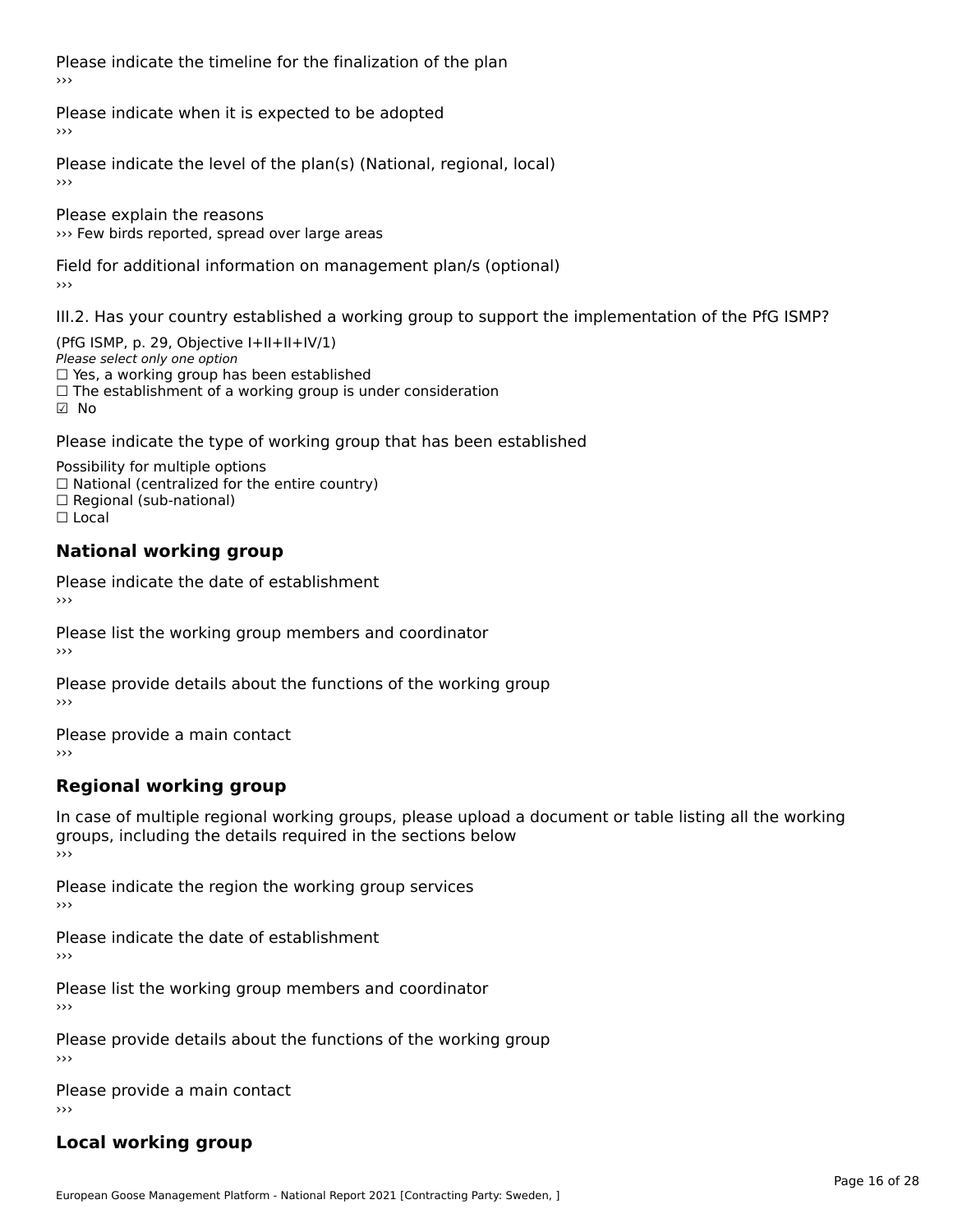In case of multiple local working groups, please upload a document or table listing all the working groups, including the details require in the sections above ›››

Please indicate the area the working group services ›››

Please indicate the date of establishment ›››

Please list the working group members and coordinator ›››

Please provide details about the functions of the working group ›››

Please provide a main contact ›››

Please indicate by when a decision on the establishment will be taken

Please indicate which existing structure or capacity is responsible for the implementation of the PfG ISMP

››› No group for PfG, but a national group for management of geese, swans and cranes

Field for additional information on working group (optional)

#### **Objective I. Maintain a sustainable and stable Pink-footed Goose population and its range**range

III.3. Have key sites for the Pink-footed Goose been identified in your country?

(PfG ISMP, p. 32, Objective I/4)Please select only one option ☐ Yes☑ No

Please upload an Excel table and include specific information for each site on the following items

- $1 \quad \alpha$
- 2 Site
- 2 Site<br>3 Size (ha)

د حدد una<br>4 Location (decimal geographic coordinates; and separately upload a map indicating roost and main foraging areas 4 Location<br>if possible)

- 5 Main habitat types
- 6 Has this site been afforded appropriate designation status at international levels (e.g. Ramsar site, SPA, etc.)? 6. Bestweetter status
- 6a Designation status<br>6b Date of designation
- 
- 6c Any other relevant information
- 7 Has this site been afforded appropriate protected area status at national levels? 7a Designation status
- 7a Designation status<br>7b Date of designation
- 
- 7c Any other relevant information
- 8 Does a management plan exist that address the conservation requirements of pink-footed geese?
- 8a Provide brief details e.g. about the hunting regulations and other management regimes ›››

Please explain the reasons ››› New species

III.4. Are measures being taken to restore and/or rehabilitate Pink-footed Geese roosting and/or feeding habitats?

 $(PCI GMP, p. 33, Qb)$  is the I+II/7) Possibility for multiple optionsPossibility for multiple options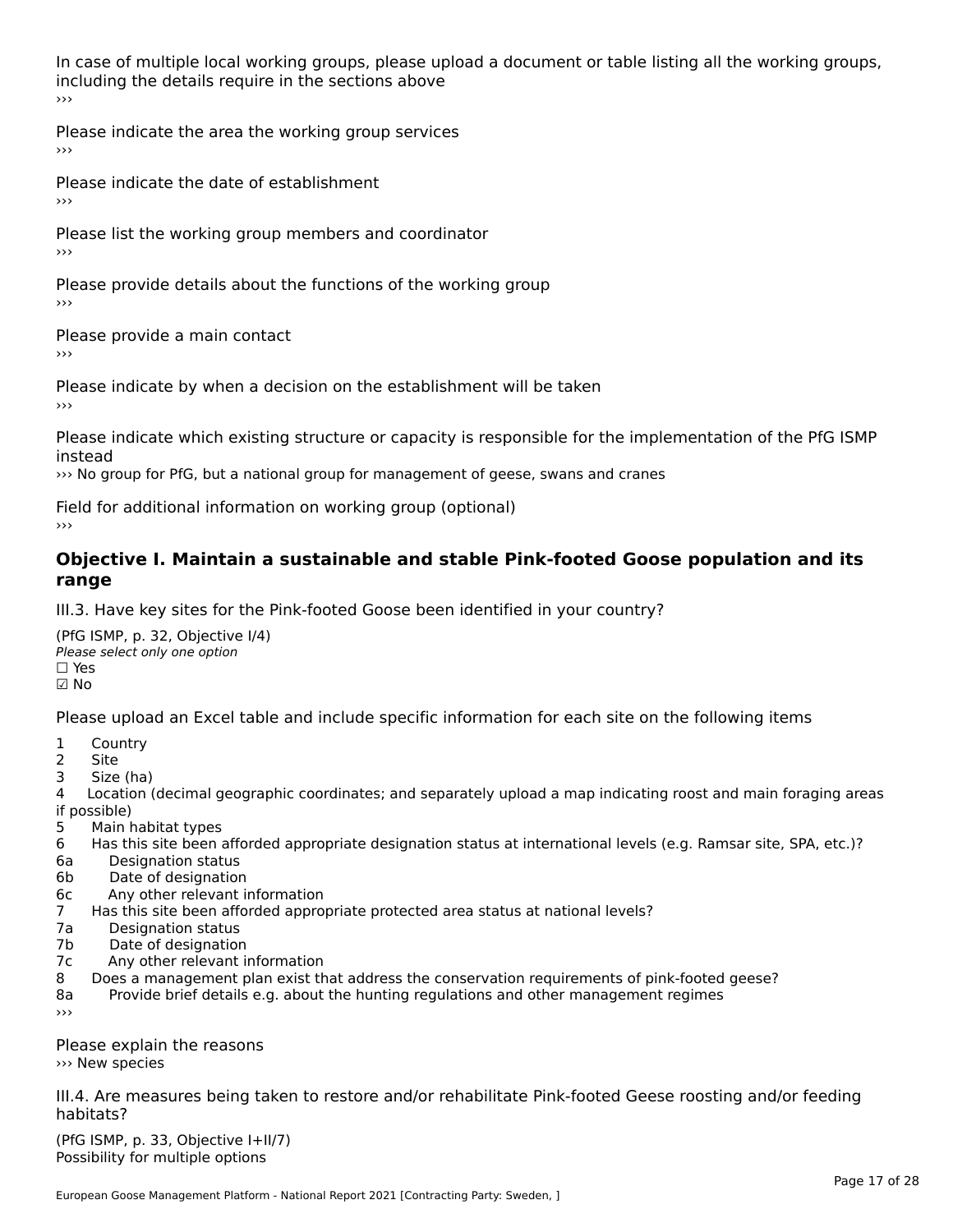☐ In staging areas □ in staging areas<br>□ In the wintering areas ☑ Not relevant

### **In the staging areas**

Please provide brief details, listing sites and measures ›››

#### **In the wintering areas**

Please provide brief details, listing sites and measures ›››

Please explain the reasons ››› No former roosting or feeding habitats known

III.5. Has a programme for prevention of Pink-footed Goose breeding on mainland been developed and implemented in your country?

(PfG ISMP, p. 31, Objective I+II+II/2)

**[only for Norway]**

Please select only one option riease select only one option<br>□ Yes, the programme is being implemented

 $\Box$  ies, the programme is being implemented to date  $\Box$  Yes, but the programme is not being implemented to date

 $\Box$  No, but a programme is under development

Please provide information on measures taken to date

Please provide results, if available

Please provide brief details on the measures and timeline of the programme›››

Please explain why it has not been implemented

Please provide brief details and expected date of enacting it

Please provide details on any other relevant activities undertaken, if any›››

#### **Keep agricultural conflicts to an acceptable level**

III.6. Are agricultural conflicts related to Pink-footed Geese (e.g. crop damage) currently at an acceptable

(PfG ISMP, p. 33, Objective II / 4+5)Please select only one option ☑ Yes☐ No

Please indicate how these conflicts are being addressed >>> No reports from farmers of damages from PfG

Please indicate how these conflicts are being addressed›››

Please provide further details, as necessary ›››

#### **Objective III. Avoid increase in tundra vegetation degradation on the breeding range**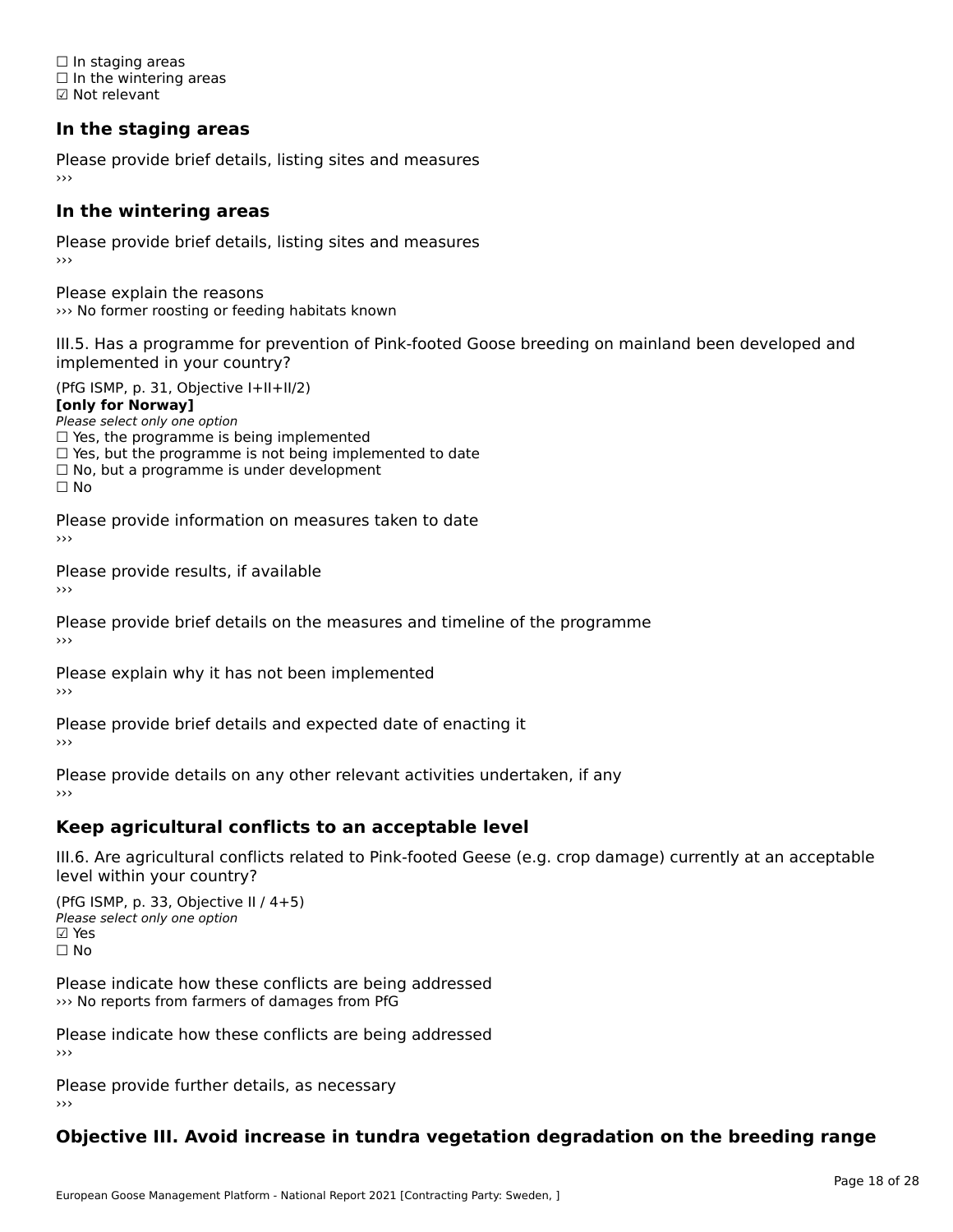III.7. Is the extent of arctic tundra degradation on Svalbard caused by the Pink-footed Goose monitored?

(PfG ISMP, p. 33-34, Objective III /8) **[only for Norway] Please select only one option** □ Yes<br>□ No

Please provide details on the type of monitoring activities (who is conducting them and how they are conducted)›››

Is there an increase in the level of degradation of the arctic tundra? □ CitCre dir increduce in c<br>Please select only one option □ Yes<br>□ No

Please provide any results or evidence

Please provide any results or evidence

Please explain the reasons›››

#### **Objective IV. Allow for recreational use that does not jeopardize the population**

III.8. Does your country promote and/or implement (in the past three years) any national or regional (sub $m.0.168$  your country promove and/or miplement (in the past time years) any national or national) hunting-related campaigns, training programmes and/or management activities ?

(PfG ISMP, p. 31, Objective VI/3) **[only Norway and Denmark]** Possibility for multiple options ☐ Wise use hunting practices  $\Box$  wise use numing practices<br> $\Box$  Best practices to reduce crippling rates □ Best practices to reduce crippinig rates<br>□ Self-organization and coordination of local hunting □ Sen-organization and coordination or local nunting<br>□ No campaigns, programmes or activities have been implemented

### **Wise use hunting practices**

Please provide brief details (attach files or provide web links, if available) ›››

#### **Best practices to reduce crippling rates**

Please provide brief details (attach files or provide web links, if available)

### **Self-organization and coordination of local hunting**

Please provide brief details (attach files or provide web links, if available)

Please explain the reasons›››

#### **Optionally, please provide any other information related to the implementation of the PfG ISMP**

Please provide further information here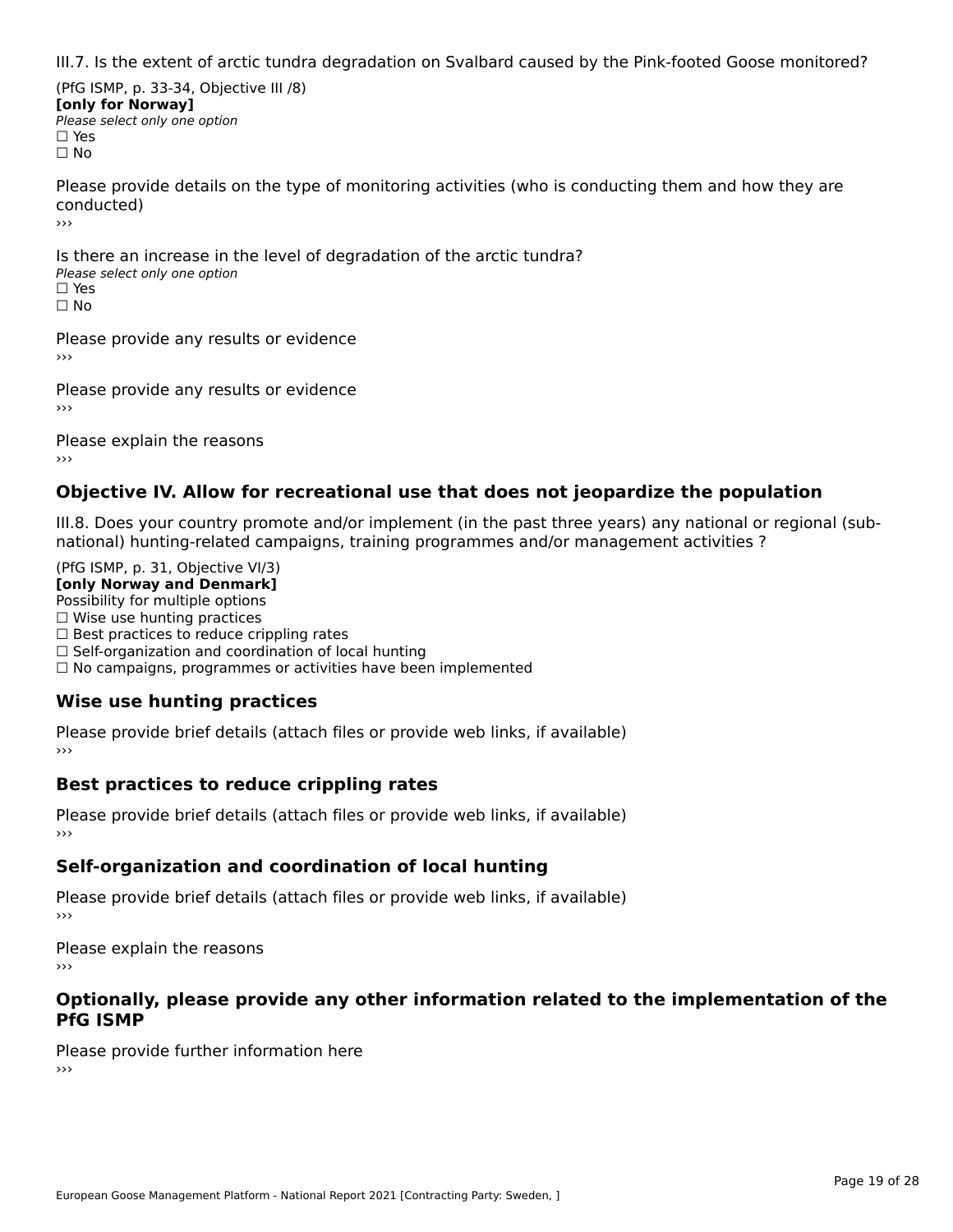#### **IV. Sub-section A: Taiga Bean Goose International Single Species Action Plan (TBG ISSAP) - Eastern 1 Management UnitAction Plan (TBG ISSAP) - Eastern 1 Management Unit**

Participating Range States**: Belarus, Estonia, Germany, Latvia, Ukraine** 

#### **Objective 1. Increase survival rate of adults**

#### **Result 1.1 Legal harvest does not jeopardize an increase of adult survival rates**

IV.1. Has your country developed and adopted legislation for the closure of hunting of TBG to allow for TBG IV.1. Thas your country developed and add<br>to pass before goose hunting is opened?

(activity 1.1.1.1 Workplan for the implementation of non-AHM related actions (2018-2020) agreed at the 3rd EGM IWG meeting in Leeuwarden, the Netherlands in June 2018)

#### [all Participating Range States]

Please select only one option ☐ Yes, developed and adopted

 ☐ Yes, developed but not adopted $\Box$  ies, developed but not adopted

Please describe what legislation has been developed

Please indicate when it was adopted

Please indicate how the legislation is enforced

Please describe what legislation has been developed

Please indicate the timeframe when the legislation is expected to be adopted

Please explain the reasons

#### **IV.2. Please indicate how you are improving the knowledge of the occurrence of TBG on sub-species level in your country**on sub-species level in your country

on sub-species fever in your country<br>(activity 1.1.1.2 Workplan for the implementation of non-AHM related actions (2018-2020) agreed at the **Brd EGM IWG meeting in Leeuwarden, the Netherlands in June 2018)** 

#### [all Participating Range States]

IV.2.1. Ensuring national monitoring at all known key sites <del>■ Western Chroning</del> Hational<br>Please select only one option □ Yes<br>□ No

Please describe the activities undertaken

Please list the key sites where monitoring activities are being undertaken

Please provide relevant documents or weblinks

Please explain the reasons

›››

IV.2.2. Providing identification training to people carrying out the monitoring activities Please select only one option<br>□ Yes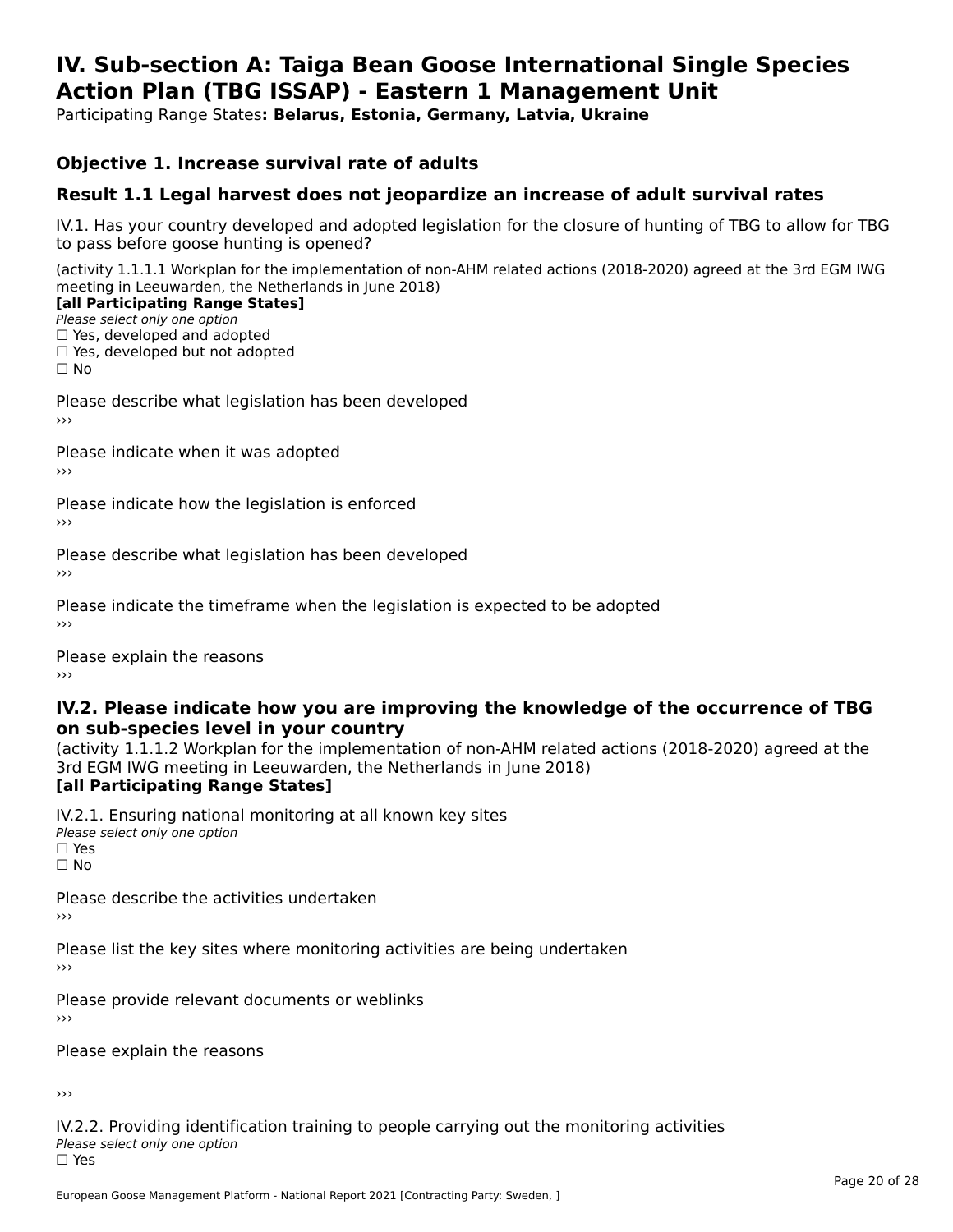#### ☐ No

Please describe the activities undertaken›››

Please provide relevant identification materials or weblinks, if available

Please explain the reasons

IV.2.3. Providing equipment to people carrying out the monitoring activities Please select only one option ☐ Yes□ Yes<br>□ No

Please describe the activities undertaken›››

Please provide relevant documents or weblinks

Please explain the reasons ›››

IV.2.4. Carrying out a satellite/GPS tagging project on TBG in the wintering/staging areas <del>∩</del><br>Please select only one option □ Yes<br>□ No

Please describe the activities undertaken›››

Please provide relevant documents or weblinks

Please explain the reasons

IV.2.5. Any other relevant activities Please select only one option ☐ Yes□ Yes<br>□ No

Please describe the activities undertaken›››

Please provide relevant documents or weblinks

### **Result 1.2 Illegal harvest is reduced to non-significant levels**

IV.3. Does your country implement an awareness-raising campaign for hunters to complement necessary rv.5. Does your court<br>legislation changes?

(activity 1.2.2.1 Workplan for the implementation of non-AHM related actions (2018-2020) agreed at the 3rd EGM IWG meeting in Leeuwarden, the Netherlands in June 2018)

#### **[Only for Belarus and Ukraine]**

Please select only one option

riease select only one option<br>□ Yes, an awareness-raising campaign is being implemented<br>□ Yes, an awareness-raising campaign is under development

□ No, but an awareness-raising campaign is under development<br>□ N。

 $\Box$  No

Please indicate who is involved in the implementation (e.g. national NGOs, research institutes, etc.)

Please provide brief details about the activities that are being implemented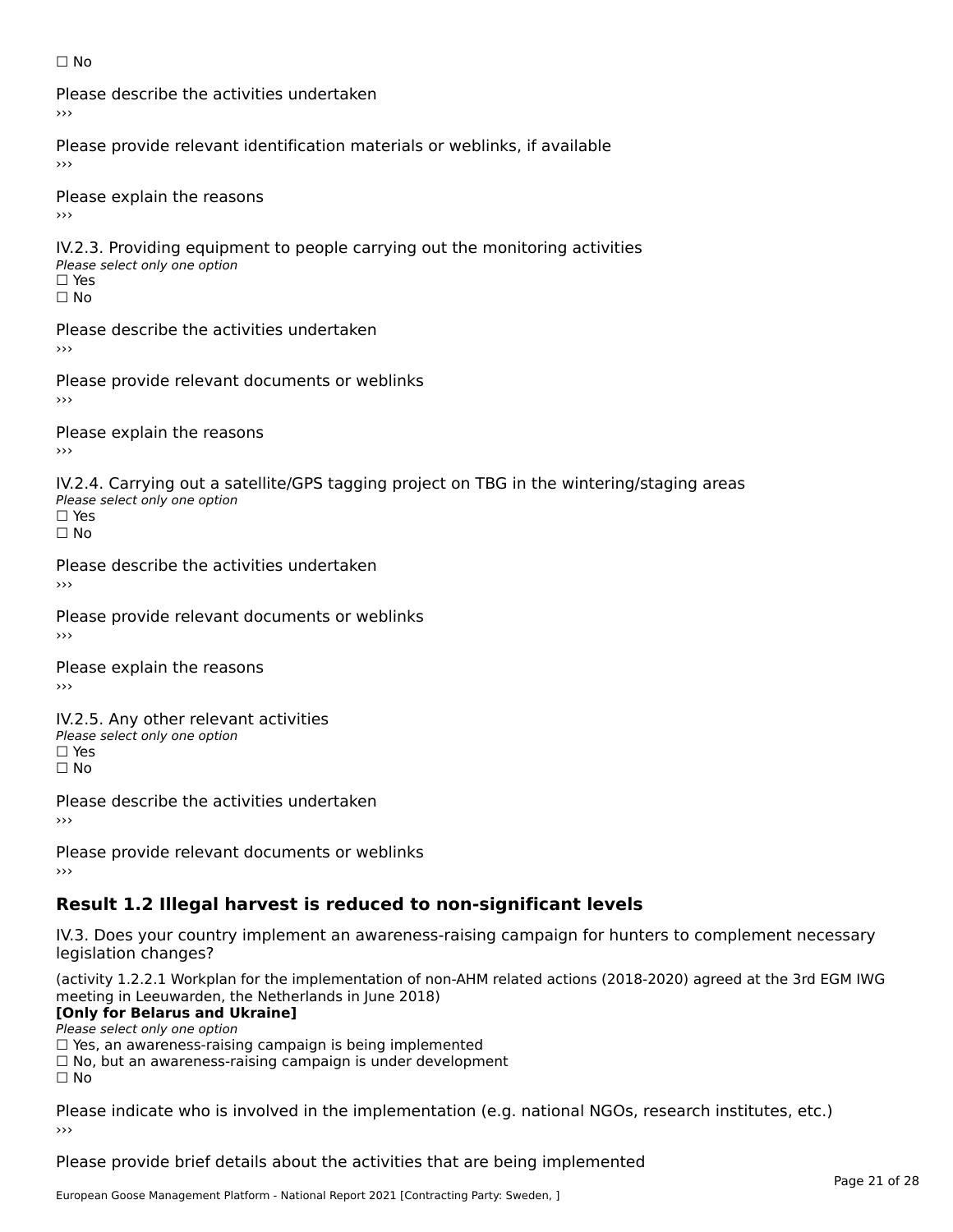›››

Please provide a weblink or upload more information on the campaign›››

Does the campaign include guidance on identification of grey geese? Please select only one option<br>□ Yes □ Yes<br>□ No

Please upload identification guides and provide weblinks ›››

Please provide further information, if available

Please explain the reasons

Please indicate who is in charge of developing the campaigns

Please provide information on when the development is expected to be finalized

Please indicate when the implementation of the campaign is envisaged to start

Please provide reasons why an awareness-raising campaign is not in place

IV.4. Has special publication on the occurrence of the Taiga Bean Goose been produced and disseminated?

(activity 1.2.2.2 Workplan for the implementation of non-AHM related actions (2018-2020) agreed at the 3rd EGM IWG **[Only for Ukraine]**

**□ Yes produced and disseminated**<br>Please select only one option  $\Box$  ies produced and disseminated  $\Box$  ies, currently being produced

Please provide details on dissemination, upload publication or provide weblink

Please provide details on the timeframe

Please indicate who is in charge of producing the publication

Please provide details on the dissemination plans

Please explain the reasons ›››

### **Other objectives and results as decided by the EGM IWG**

### **Reducing Taiga Bean Goose crippling**

IV.5. Have you undertaken any activities to reduce TBG crippling rates?

(activity agreed at the 1st EGM IWG meeting in Kristianstad, Sweden in December 2016) **[all Participating Range States]**

#### [all Participating Range States] **Law Tarticipating Range**<br>Please select only one option

□ Yes<br>□ No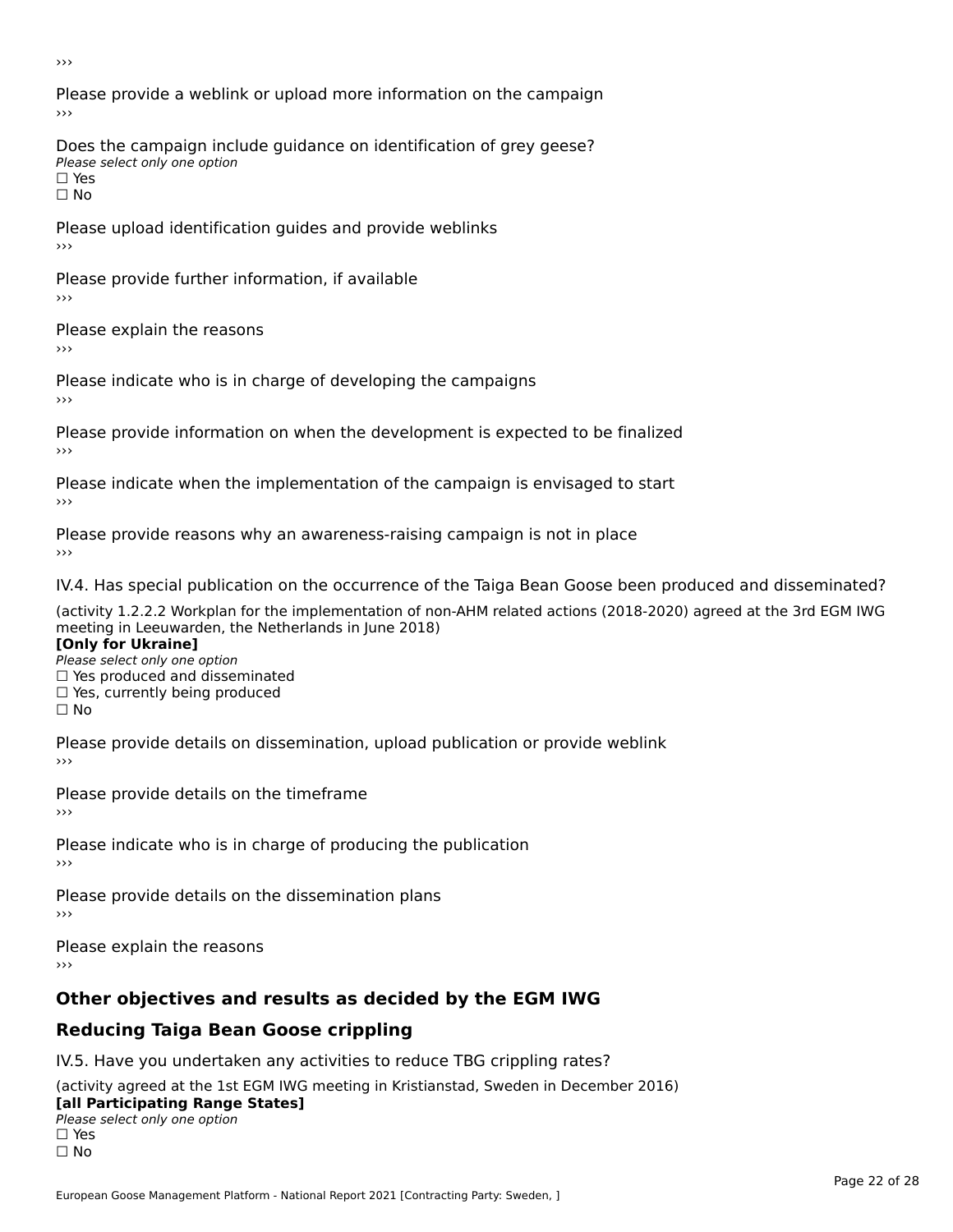☐ Not applicable

Please provide details on the activities

Please explain the reasons

Please explain the reasons

### **Raising identification skills and awareness amongst hunters**

IV.6. Have training programmes to develop identification skills amongst hunters been organized by national hunting associations?

(activity agreed at the 1st EGM IWG meeting in Kristianstad, Sweden in December 2016) **[all Participating Range States]**[all Participating Range States] **Lan Tarticipating Range**<br>Please select only one option ☐ Yes☐ No□ Not applicable

Please provide more information on the training programmes

Have the training programmes been developed in cooperation with BirdLife partners and other conservation NGOs?Please select only one option☐ Yes☐ No

Please provide a list of cooperating partners

Please provide more information of detailed activities with partners

Please upload any relevant materials

Please provide weblinks

Please explain the reasons

Please explain the reasons›››

Please explain the reasons›››

#### **Optionally, please provide any other information related to the implementation of the TBG ISSAP**

Please provide information here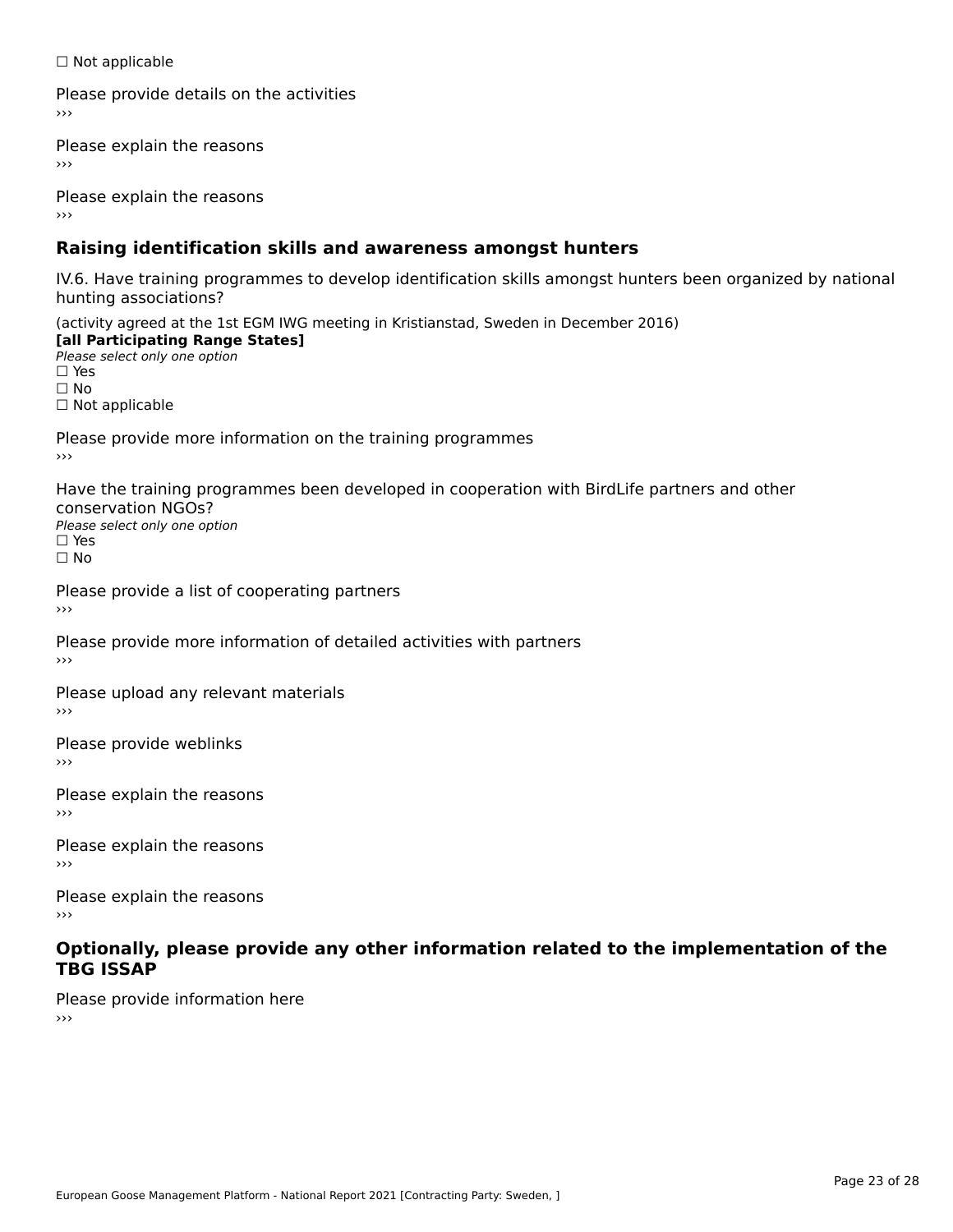## **V. Sub-section B: Taiga Bean Goose International Single SpeciesAction Plan (TBG ISSAP) - Western and Central Management Units**

Participating Range States: **Denmark**, **Finland**, **Norway, Sweden**, **UK**

### **Objective 1 Increase survival rate of adults**

#### **Result 1.2 Illegal harvest is reduced to non-significant levels**

V.1. Is TBG shooting investigated in north-east Jutland and Zealand?

(activity 1.2.2.1 Workplan for the implementation of non-AHM related actions (2018-2020) agreed at the 3rd EGM IWG meeting in Leeuwarden, the Netherlands in June 2018) **[Only for Denmark]** 

**□ Please select only one option** □ Yes<br>□ No

Please indicate what activities have been undertaken›››

Please provide results, relevant publications and weblinks ›››

Please explain the reasons›››

#### **Result 1.3: Impact of huntable native predators in breeding and moulting areas is reduced**

V.2. Are annual campaigns undertaken amongst hunters in the breeding areas to strengthen fox v.z. Are annual campaigns und<br>management in your country?

(activity 1.3.1.1 Biannual Taiga Bean Goose implementation plan agreed at the 1st EGM IWG meeting in Kristianstad, Sweden in December 2016)

**[Only for Finland]** Please select only one optionriease<br>□ Yes □ Yes<br>□ No

Please list the areas where the campaigns are being undertaken

Please list the hunting associations involved

Please provide any other relevant details and weblinks ›››

Please explain the reasons

V.3. Has fox management in northernmost Finland been further strengthened by the Finnish Wildlife v.5. Has fox management in northernmost F<br>Agency and the Forestry and Parks Service?

(activity 1.3.1.2 Biannual Taiga Bean Goose implementation plan agreed at the 1st EGM IWG meeting in Kristianstad, Sweden in December 2016) Sweden in December 2016)

[Only for Finland]

**Please select only one option** □ Yes<br>□ No

Please explain what activities have taken place

Please provide results, relevant publications and weblinks ›››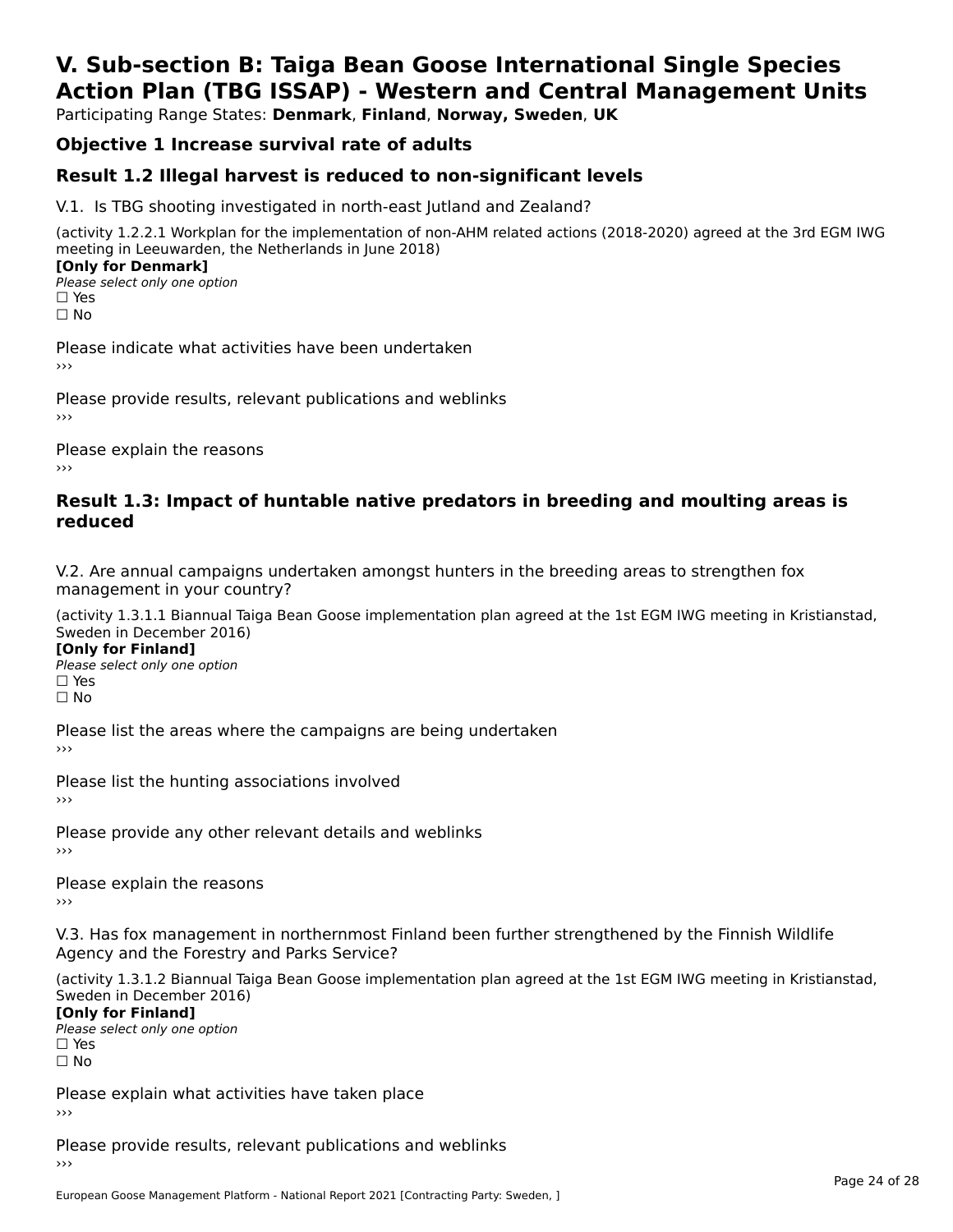### **Result 1.4: Impact of alien predators in breeding and moulting areas is reduced**

V.4. Does your country implement programmes for the eradication of the raccoon dog?

(activity 1.4.1.1 Workplan for the implementation of non-AHM related actions (2018-2020) agreed at the 3rd EGM IWG meeting in Leeuwarden, the Netherlands in June 2018) **[Only for Finland and Sweden]**

**Please select only one option** ⊠ Yes<br>□ No

Please provide details about the eradication programme(s) (scope, implementing entities, etc.) ››› The raccoon dog project, commissioned by the Swedish Environmental Protection Agency and lead by the Swedish Association for Hunting and Wildlife Management. In 2019, 30 adult raccoon dogs and 2 pups were Swedish Association for Hunting and Whalle Management. In 2019, 30 addit raccoon dogs and 2 pups were<br>captured. Since 2010, when we set up our first monitoring system in Norrbotten, the population has declined considerably and is now kept at a very low level.

Please provide details on the effectiveness of the programmes ››› See attached document.

You have attached the following documents to this answer.

02 - Årsrapport Svenska Jägareförbundet - Invasiva Arter 2020 1.pdf

Please provide an update on the current status of the raccoon dog ››› Same situation as last year, even fewer animals

Please explain the reasons

#### **Objective 2. Increase reproductive rates**

#### **Result 2.2: Intraspecific competition in spring staging areas is reduced**

V.5. Please provide updates on the implementation of the "fields for geese" programme

(activity 2.2.1.1 Workplan for the implementation of non-AHM related actions (2018-2020) agreed at the 3rd EGM IWG meeting in Leeuwarden, the Netherlands in June 2018) **[Only for Sweden]**

#### [Only for Sweden]

››› County Administrative Boards continues with accomodation areas for geese. There have been some uncertainties regarding financing due to rules in CAP.

V.6. Please provide information on the continuation and implementation of the "unharvested-fields-forbirds" programme (within the Common Agricultural Policy)birds" programme (within the Common Agricultural Policy)

(activity 2.2.1.2 and 2.2.1.3) **CONDY 2.2.1.2 and** 

#### **Objective 3. Stop ongoing loss, fragmentation and degradation of habitats, and restore lost, fragmented and degraded habitats**restore lost, fragmented and degraded habitats

### **Result 3.1: Impact of forestry works is reduced**

V.7. Have working models been developed for wildlife-friendly forest management?

(activity 3.1.1.1 Workplan for the implementation of non-AHM related actions (2018-2020) agreed at the 3rd EGM IWG meeting in Leeuwarden, the Netherlands in June 2018) **[Only for Finland]**[Only for Finland]  $P$ riease<br>□ Yes □ Yes<br>□ No

Please provide details on the working models developed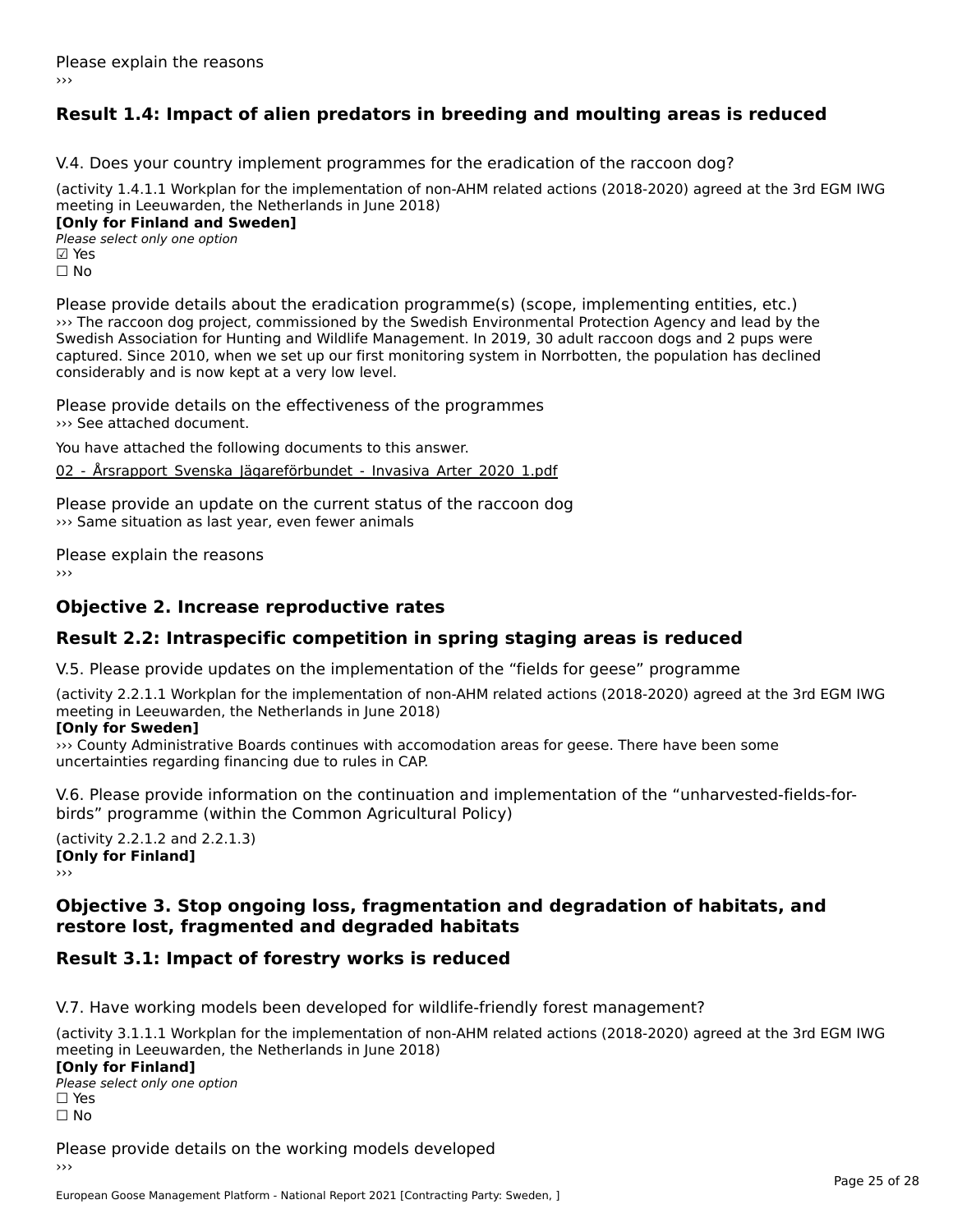Are these models being implemented? ∩ne enese moders being<br>Please select only one option □ Yes<br>□ No

Please provide more information on the progress

Have these models been promoted to reach forest owners? ∩ave these models bee<br>Please select only one option □ Yes<br>□ No

Please provide more information

Please explain the reasons ›››

Have these models been promoted to reach forest corporations? ∩ave these models bee<br>Please select only one option ים וכ∍<br>⊟ No

Please provide more information

Please explain the reasons ›››

Please explain the reasons›››

Please explain the reasons›››

V.8. Please indicate the implementation progress to reach the annual goals for mire restoration

(activity 3.1.2.1 Workplan for the implementation of non-AHM related actions (2018-2020) agreed at the 3rd EGM IWG **[all Participating Range States]**

**Lan Participating Nange St**<br>>>> No such ongoing activities

#### **Result 3.3: Breeding, staging and wintering habitats are not further lost due to oil andgas or renewable energy developments**gas or renewable energy developments

V.9. Are you monitoring the collision risk posed by renewable energy developments to TBG close to the Special Protection Areas, identified as their important wintering sites?

(activity 3.3.1.1 Workplan for the implementation of non-AHM related actions (2018-2020) agreed at the 3rd EGM IWG

**The Eurig III Leeuwarden, the Netherlands III julie 2016** 

Please select only one option<br>□ Yes ☑ No

Please provide information on the relevant actions that have been undertaken ›››

Please provide any results, if available

Please explain the reasons ››› No reports on collisions

#### **Result 3.4: Impact of agriculture on natural Taiga Bean Goose habitats is minimized**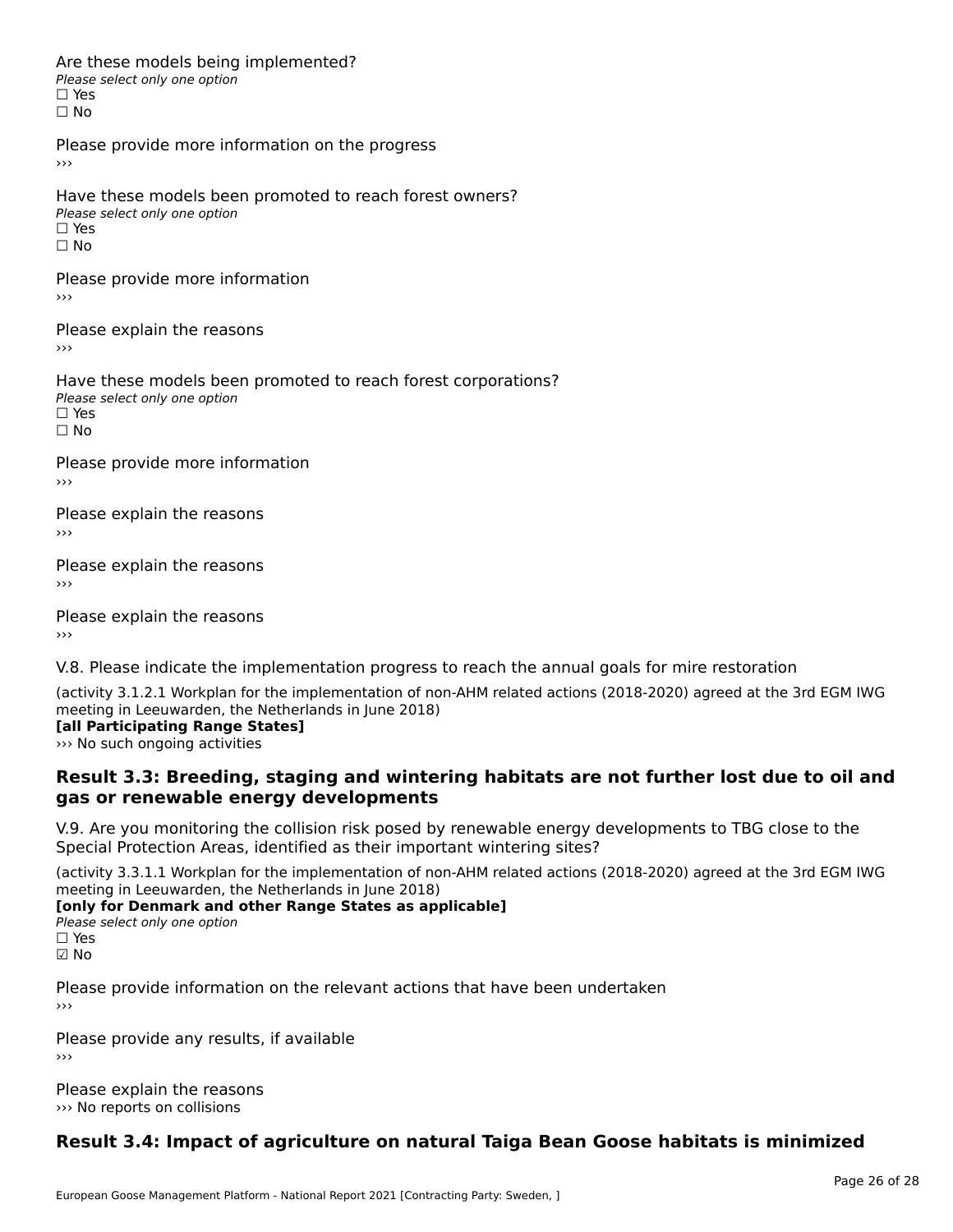V.10. Has the area of managed coastal grasslands under the Common Agricultural Policy (CAP) increased in

(activity 3.4.1.1 Workplan for the implementation of non-AHM related actions (2018-2020) agreed at the 3rd EGM IWG meeting in Leeuwarden, the Netherlands in June 2018) **[only for Finland]**

**□ Please select only one option** □ Yes<br>□ No

Please indicate the size of the total area›››

Please indicate the additional area managed since the beginning of 2017

Please describe the activities undertaken on grassland management

Please upload relevant documentation and provide weblinks

Please explain the reasons

### **Other objectives and results as decided by the EGM IWG**

#### **Review factors possibly contributing to rapid declines in eastern England and implement appropriate management responses**implement appropriate management responses

V.11. Have possible factors causing population declines in eastern England been reviewed?

(activity 3.4.2. Workplan for the implementation of non-AHM related actions (2018-2020) agreed at the 3rd EGM IWGmeeting in Leeuwarden, the Netherlands in June 2018) **[only for UK]**[only for UK]

**Please select only one option<br>Please select only one option** □ Yes<br>□ No

Please describe those factors and provide further information as available

Are appropriate management responses to these factors being implemented? ne appropriace manage.<br>Please select only one option □ Yes<br>□ No

Please provide information on the activities implemented

Please provide information about the main achievements and results

Please explain the reasons ›››

Please explain the reasons›››

### **Reducing Taiga Bean Goose crippling**

V.12. Have you undertaken any activities in the past three years to reduce TBG crippling rates?

(activity agreed at the 1st EGM IWG meeting in Kristianstad, Sweden in December 2016) **[all Participating Range States]**